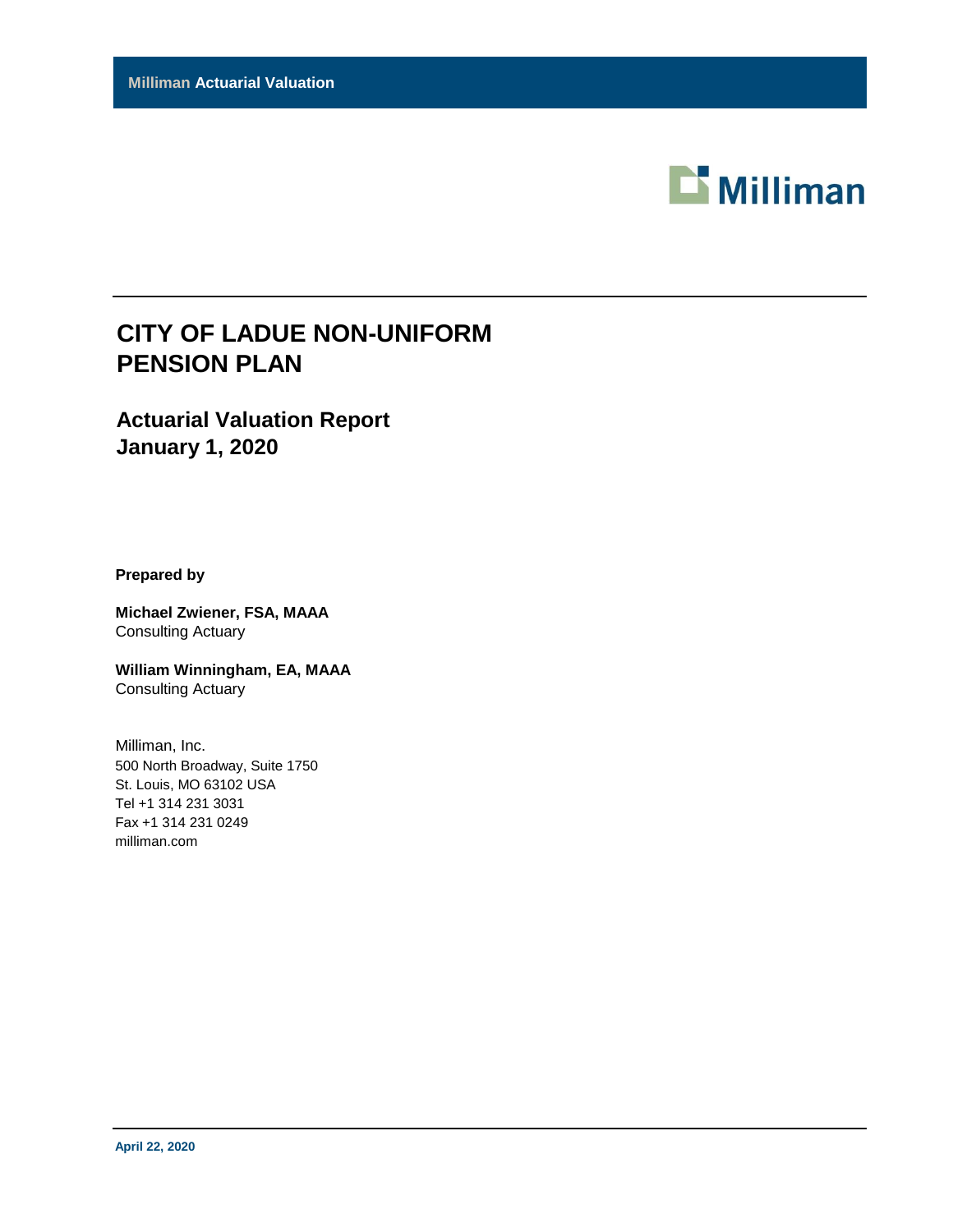### **Table of Contents**

| <b>Introduction and Purpose</b>                                           | $\mathbf 1$    |
|---------------------------------------------------------------------------|----------------|
| <b>Actuarial Certification</b>                                            | $\mathbf{2}$   |
| <b>Discussion of Valuation Results</b>                                    | 4              |
| <b>Summary of Valuation Results</b>                                       | 6              |
| Statement of Assets as of January 1, 2020                                 | $\overline{7}$ |
| <b>Statement of Income and Disbursements</b>                              | 8              |
| <b>Development of Actuarial Value of Assets</b>                           | 9              |
| <b>Development of Funding Policy Contribution</b>                         | 10             |
| Determination of Amortization Charges for the Funding Policy Contribution | 11             |
| Determination of (Gain)/Loss for Plan Year Ending December 31, 2019       | $12 \,$        |
| <b>Actuarial Methods and Assumptions</b>                                  | 13             |
| <b>Summary of Plan Provisions</b>                                         | 16             |
| <b>Summary of Member Data</b>                                             | 20             |
| <b>Historical Trends</b>                                                  | 23             |
| <b>Actuarial Standard of Practice (ASOP 51)</b>                           | 28             |

#### **Actuarial Valuation for Plan Year Beginning January 1, 2020 City of Ladue Non-Uniform Pension Plan**

This work product was prepared solely for the City of Ladue for the purposes described herein and may not be appropriate to use for other purposes. Milliman does not intend to benefit and assumes no duty or liability to other parties who receive this work. Milliman recommends that third parties be aided by their own actuary or other qualified professional when reviewing the Milliman work product.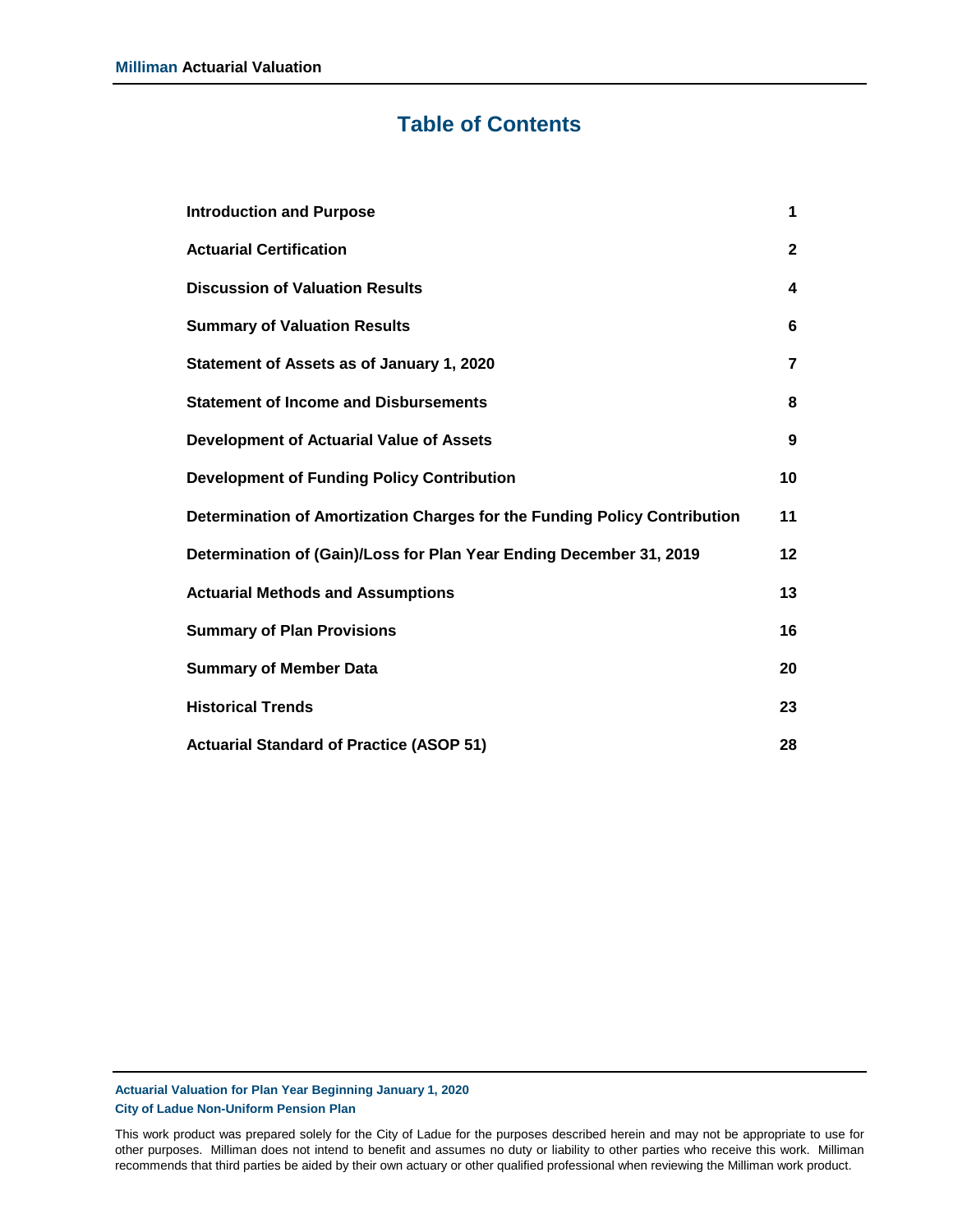### **Introduction and Purpose**

In this report, we present the results of the January 1, 2020 actuarial valuation for the City of Ladue Pension Plan for Non-Uniform Employees. The report has been prepared at the request of the City for the sole use of the City of Ladue Pension Plan for Non-Uniform Employees and the City of Ladue as the contributing plan sponsor.

### **Purposes of the Valuation**

The actuarial valuation of the Plan is intended to accomplish several purposes:

- (a) The determination of the employer contributions under the funding policy for the 2020 calendar year
- (b) Assessment of the relative funded position of the plan on an ongoing basis, i.e., through a comparison of plan assets and projected plan liabilities

### **Actuarial Valuation for Plan Year Beginning January 1, 2020 Page 1 City of Ladue Non-Uniform Pension Plan**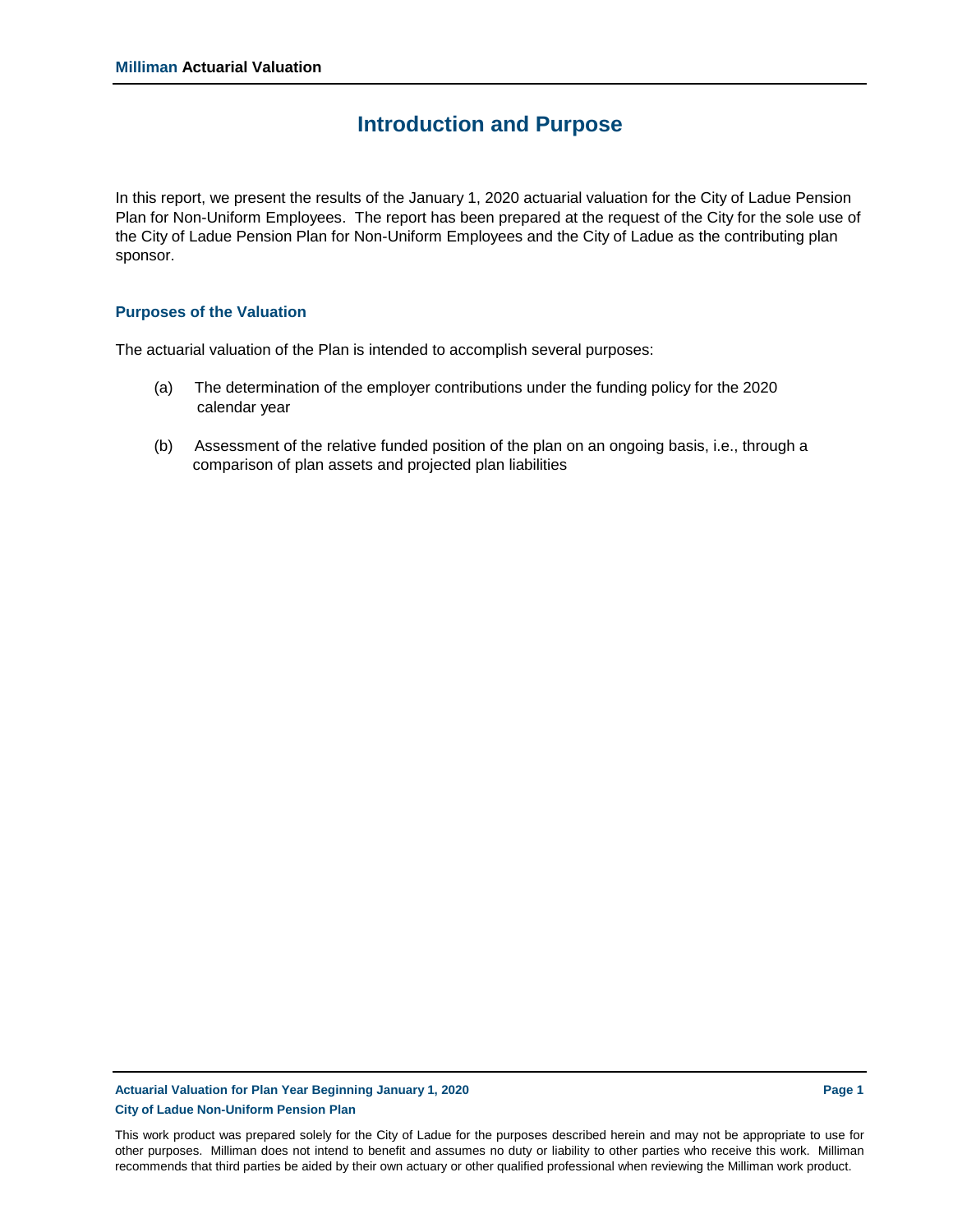### **Actuarial Certification**

As requested, we have performed an actuarial valuation of the City of Ladue Pension Plan for Non-Uniform Employees as of January 1, 2020 for determining contributions for the calendar year ending December 31, 2020. Our findings are set forth in this actuary's report. This report reflects the benefit provisions in effect on January 1, 2020.

In preparing this report, we relied, without audit, on information (some oral and some in writing) supplied by the City and The Commerce Trust Company. This information includes, but is not limited to, plan provisions, employee data, and financial information. We found this information to be reasonably consistent and comparable with information used for other purposes. The valuation results depend on the integrity of this information. If any of this information is inaccurate or incomplete our results may be different and our calculations may need to be revised.

All costs, liabilities, rates of interest, and other factors for the Plan have been determined on the basis of actuarial assumptions and methods which are individually reasonable (taking into account the experience of the Plan and reasonable expectations).

This valuation report is only an estimate of the Plan's financial condition as of a single date. It can neither predict the Plan's future condition nor guarantee future financial soundness. Actuarial valuations do not affect the ultimate cost of Plan benefits, only the timing of Plan contributions. While the valuation is based on an array of individually reasonable assumptions, other assumption sets may also be reasonable and valuation results based on those assumptions would be different. No one set of assumptions is uniquely correct. Determining results using alternative assumptions is outside the scope of our engagement.

Future actuarial measurements may differ significantly from the current measurements presented in this report due to such factors as the following: plan experience differing from that anticipated by the economic or demographic assumptions; changes in economic or demographic assumptions; increases or decreases expected as part of the natural operation of the methodology used for these measurements (such as the end of an amortization period or additional cost or contribution requirements based on the plan's funded status); and changes in plan provisions or applicable law. Due to the limited scope of our assignment, we did not perform an analysis of the potential range of future measurements. The City has the final decision regarding the appropriateness of the assumptions and adopted them as indicated in this report.

Actuarial computations presented in this report are for purposes of determining the funding policy contribution amounts for the City. The calculations in the enclosed report have been made on a basis consistent with our understanding of the City's funding requirements and goals as well as our understanding of the plan provisions described on pages 16-19 of this report. Determinations for purposes other than meeting these requirements may be significantly different from the results contained in this report. Accordingly, additional determinations may be needed for other purposes.

#### **Actuarial Valuation for Plan Year Beginning January 1, 2020 Page 2 City of Ladue Non-Uniform Pension Plan**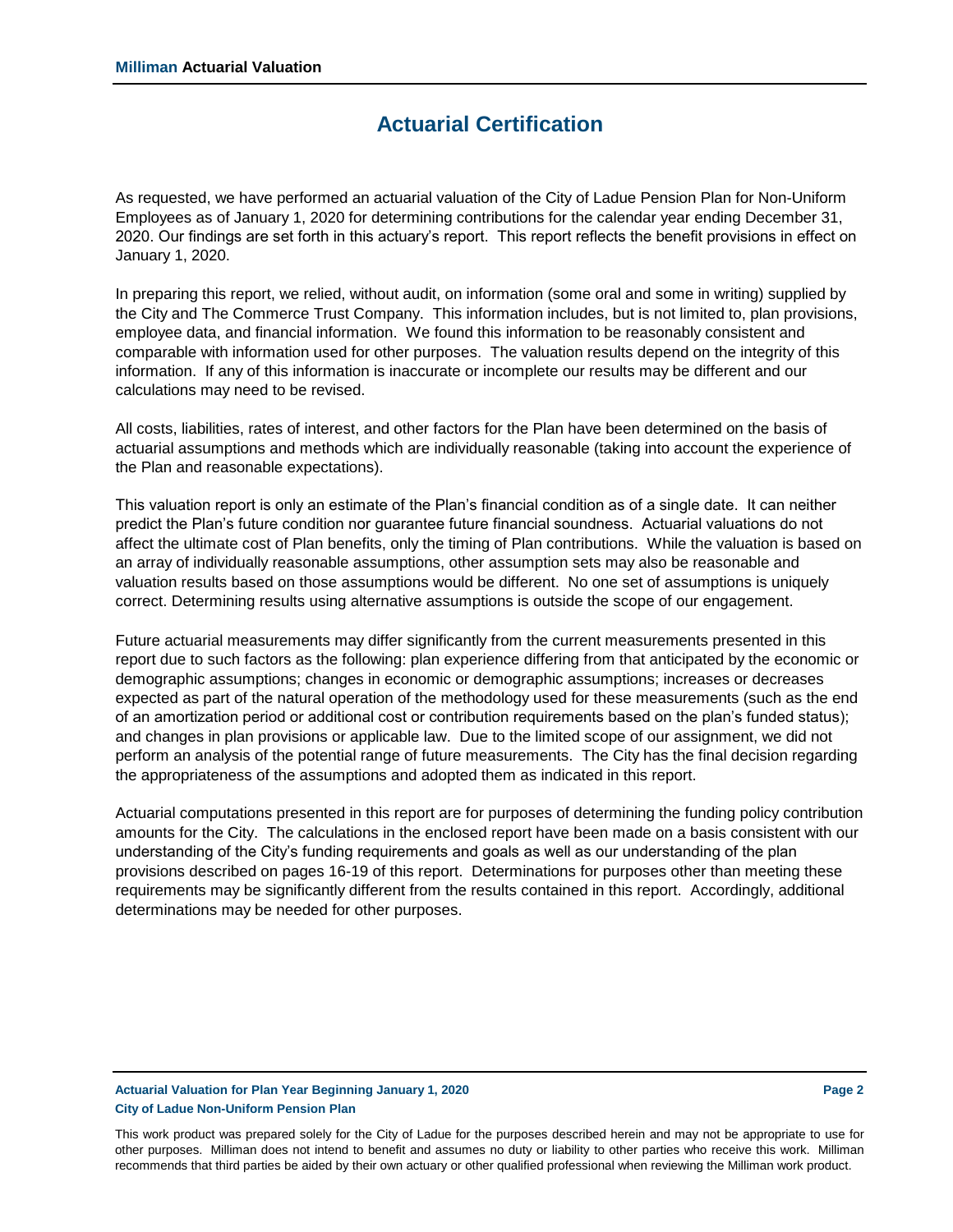### **Actuarial Certification**

Milliman's work is prepared solely for the internal business use of the City of Ladue. To the extent that Milliman's work is not subject to disclosure under applicable public records laws, Milliman's work may not be provided to third parties without Milliman's prior written consent. Milliman does not intend to benefit or create a legal duty to any third party recipient of its work product. Milliman's consent to release its work product to any third party may be conditioned on the third party signing a Release, subject to the following exceptions:

- (a) The City may provide a copy of Milliman's work, in its entirety, to the Plan's professional service advisors who are subject to a duty of confidentiality and who agree to not use Milliman's work for any purpose other than to benefit the Plan.
- (b) The City may provide a copy of Milliman's work, in its entirety, to other governmental entities, as required by law.

No third party recipient of Milliman's work product should rely upon Milliman's work product. Such recipients should engage qualified professionals for advice appropriate to their specific needs.

The consultants who worked on this assignment are pension actuaries. Milliman's advice is not intended to be a substitute for qualified legal or accounting counsel.

The signing actuaries are independent of the plan sponsor. We are not aware of any relationship that would impair the objectivity of our work.

On the basis of the foregoing, we hereby certify that, to the best of our knowledge and belief, this report is complete and has been prepared in accordance with generally recognized accepted actuarial principles and practices. We are members of the American Academy of Actuaries and meet the Qualification Standards to render the actuarial opinion contained herein.

Millel  $f \gtrsim$ 

Consulting Actuary Consulting Actuary

William him

Michael Zwiener, FSA, MAAA William Winningham, EA, MAAA Joint Board Enrollment #20-03686 Joint Board Enrollment #20-06367

### **Actuarial Valuation for Plan Year Beginning January 1, 2020 Page 3 City of Ladue Non-Uniform Pension Plan**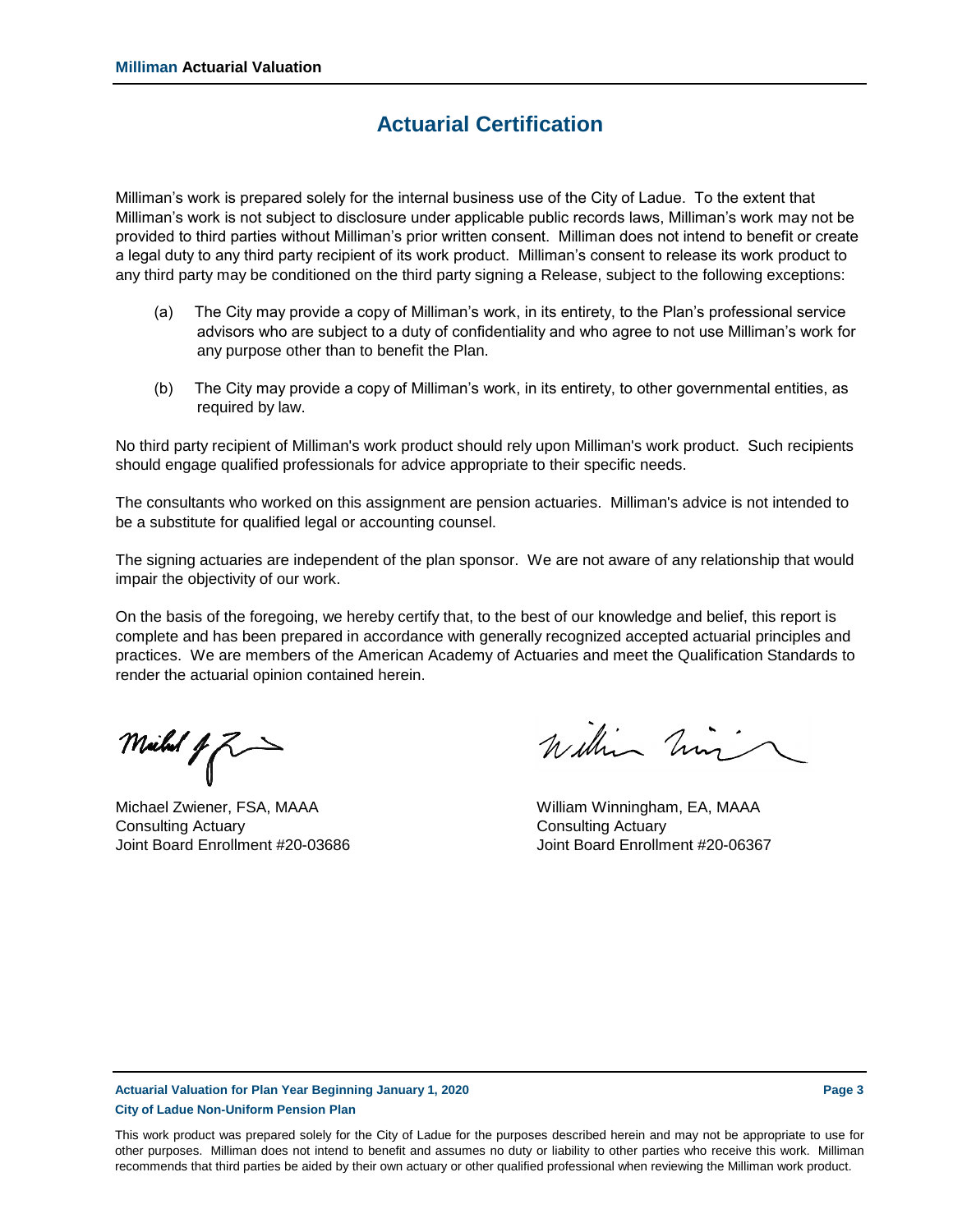### **Discussion of Valuation Results**

### **Funding Policy Contribution**

The results of this valuation are used to determine the contribution rates under the funding policy to the Plan for the 2020 plan year. A comparison of policy contribution rates for the current and immediately preceding valuations is shown below:

|                                             | <b>Valuation Date</b>  | <b>Valuation Date</b>  |
|---------------------------------------------|------------------------|------------------------|
|                                             | <b>January 1, 2019</b> | <b>January 1, 2020</b> |
| Applies to Calendar Year                    | 01/01/19-12/31/19      | 01/01/20-12/31/20      |
| Funding Policy Contribution (with interest) | \$218,921              | \$349.374              |
| <b>Actual Employer Contribution</b>         | \$218,921              | N/A                    |

The funding policy contribution increased from \$218,921 to \$349,374. The funding policy contribution increased due to plan changes including an increase in the accrual rate, addition of an unreduced early retirement age and a COLA adjustment.

### **Plan Assets**

The unaudited market value of plan assets increased from \$4,617,332 at January 1, 2019 to \$5,375,209 at January 1, 2020. A balance sheet and statement of income and disbursements are presented on pages 7 and 8, respectively. The net market rate of return was 19.3% versus the prior year assumed rate of 7% resulting in a gain for the period.

The actuarial value of assets increased from \$5,014,047 at January 1, 2019 to \$5,214,103 at January 1, 2020. The development of the January 1, 2020 actuarial value of assets is presented on page 9. The net actuarial rate of return for the period was 6.5% vs. the assumed rate of 7.0%.

Due to the asset smoothing method used, there are \$161,106 of investment gains that have not yet been recognized in the Actuarial Value of Assets (see page 9).

### **Actuarial Assumptions, Methods and Plan Provisions**

The projection scale used for the mortality assumption was changed from MP-2018 to MP-2019.

The retirement assumption was changed to include rates at ages 60 and 61.

The plan provisions now include an accrual rate of 1.5% instead of 1.25%, an unreduced early retirement age at 60 years and 5 years of credited service. In addition, employees who terminated and who start receiving benefits on or after September 1, 2019 will receive COLA adjustments.

All other actuarial assumptions, methods and plan provisions remained the same as the prior year. Descriptions of these can be found on pages 13-19.

#### **Actuarial Valuation for Plan Year Beginning January 1, 2020 Page 4 City of Ladue Non-Uniform Pension Plan**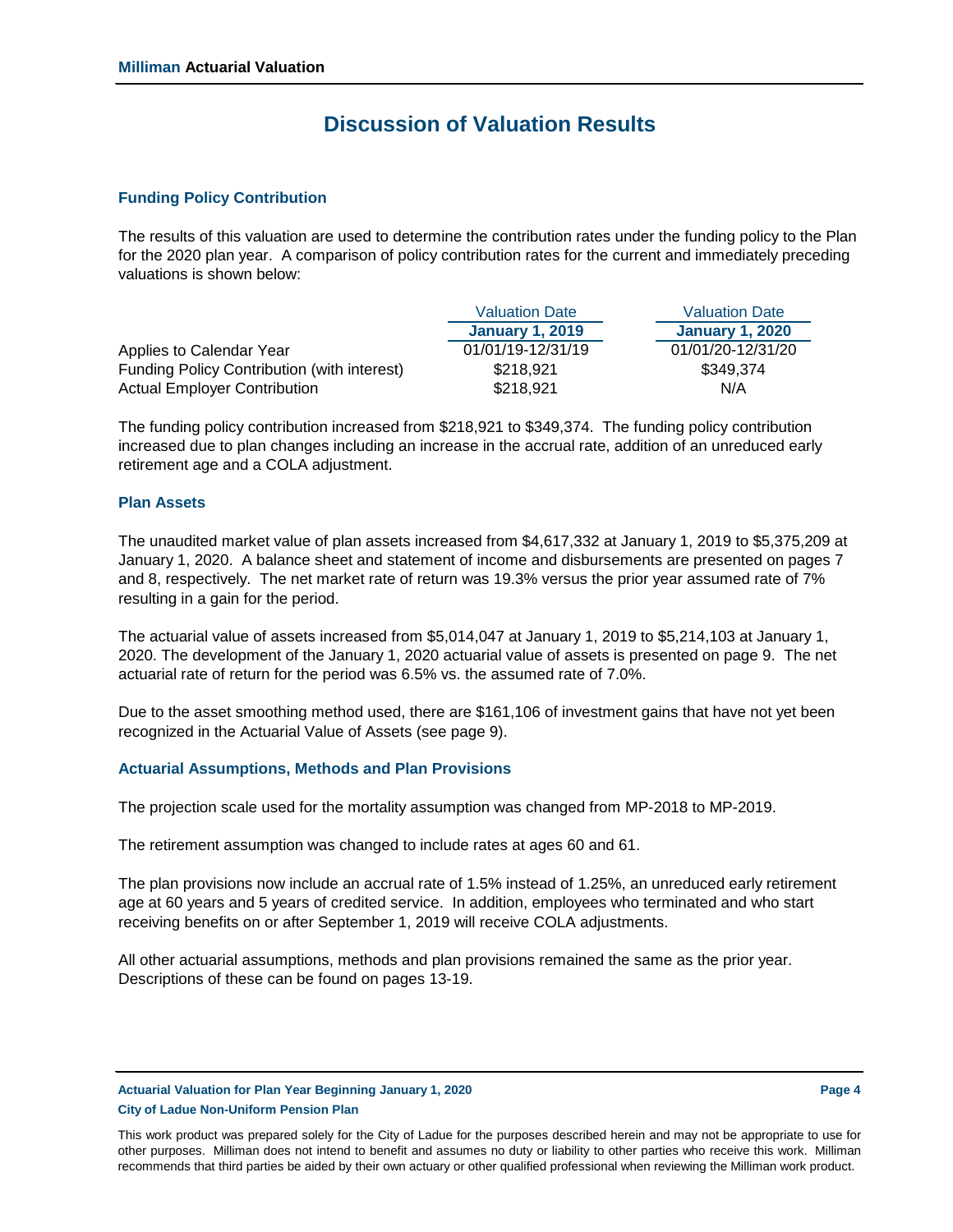### **Discussion of Valuation Results**

#### **Plan Population**

The number of active members included in the valuation remained at 29 from the previous valuation to the current valuation. The number of members in pay status remained at 24. The number of deferred vested members remained at 4. A detailed reconciliation can be found on page 22.

#### **GASB 67/68 Disclosures**

The GASB disclosures are presented in a separate report.

### **Actuarial Valuation for Plan Year Beginning January 1, 2020 Page 5 City of Ladue Non-Uniform Pension Plan**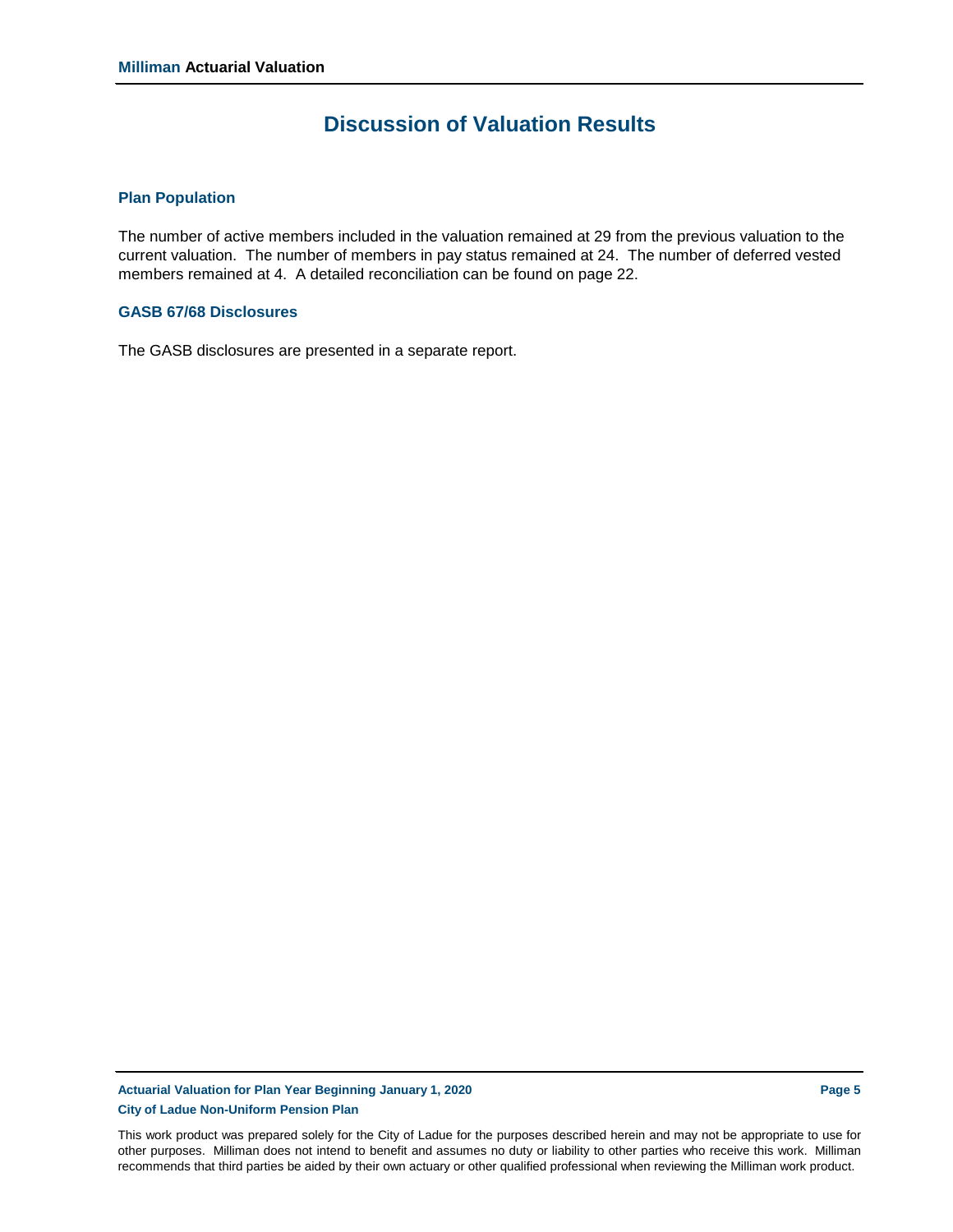# **Summary of Valuation Results**

|                                                     | <b>Valuation Date</b>  | <b>Valuation Date</b>  |
|-----------------------------------------------------|------------------------|------------------------|
|                                                     | <b>January 1, 2019</b> | <b>January 1, 2020</b> |
| <b>Number of Members</b>                            |                        |                        |
| Active                                              | 29                     | 29                     |
| <b>Receiving Payments</b>                           | 24                     | 24                     |
| <b>Terminated Vested</b>                            | 4                      | 4                      |
| Total                                               | 57                     | 57                     |
| <b>Annual Payroll of Members under Normal</b>       |                        |                        |
| <b>Retirement Age</b>                               | 1,935,507              | 2,012,165              |
| <b>Market Value of Assets</b>                       | 4,617,332              | 5,375,209              |
| <b>Actuarial Value of Assets</b>                    | 5,014,047              | 5,214,103              |
| <b>Entry Age Accrued Liability</b>                  | 5,423,766              | 6,464,379              |
| <b>Entry Age Unfunded Accrued Liability</b>         | 409,719                | 1,250,276              |
| <b>Normal Cost</b>                                  | 147,999                | 201,976                |
| <b>Assumed Expenses</b>                             | 20,000                 | 20,000                 |
| <b>Amortization of Unfunded Actuarial Liability</b> | 48,310                 | 124,491                |
| <b>Funding Policy Contribution, with Interest</b>   | 218,921                | 349,374                |

### **Actuarial Valuation for Plan Year Beginning January 1, 2020 Page 6 City of Ladue Non-Uniform Pension Plan**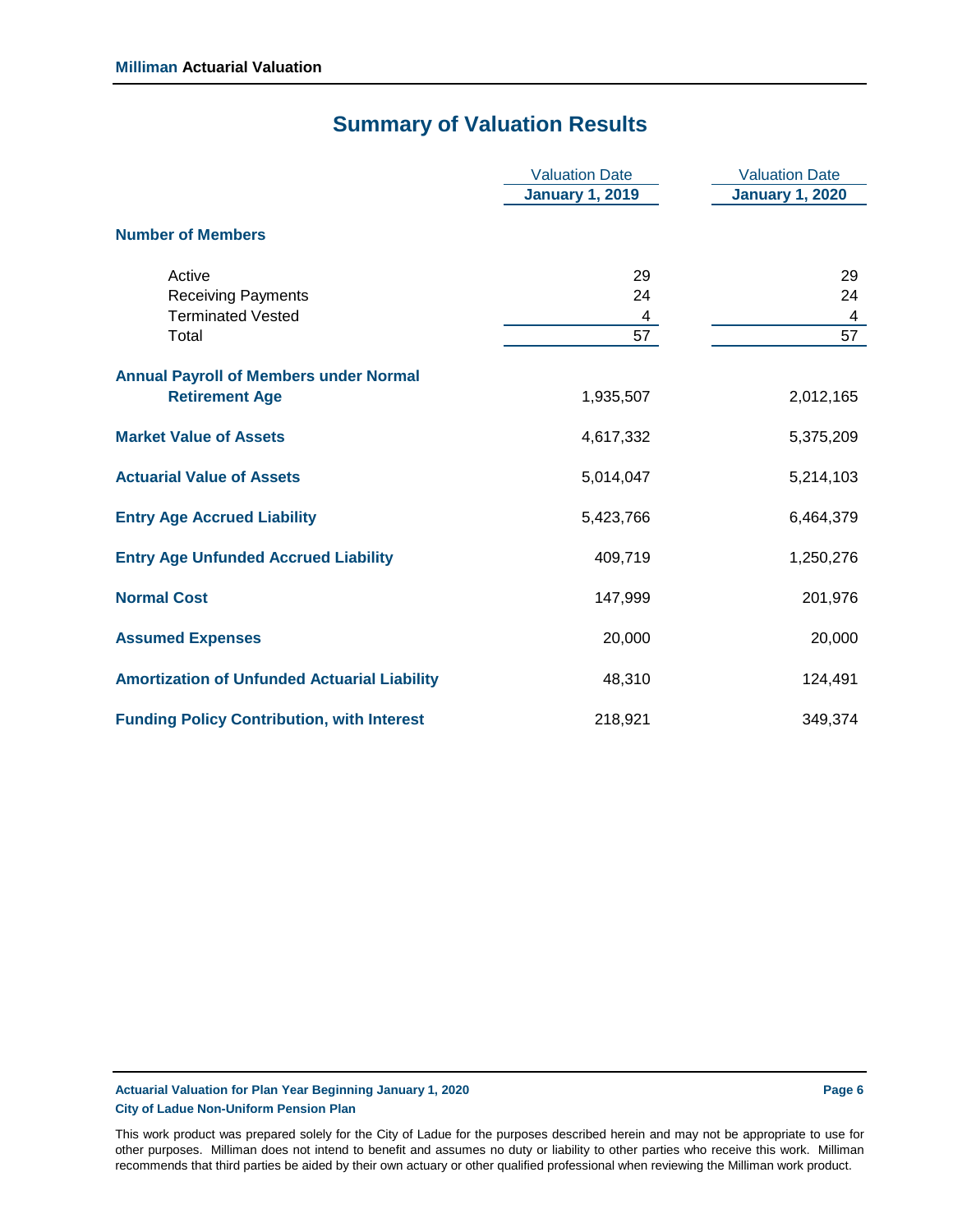# **Statement of Assets as of January 1, 2020**

| <b>Assets</b>                    | <b>Market Value</b> |
|----------------------------------|---------------------|
| Cash and Equivalents             | 82,051              |
| <b>Fixed Incomve Investments</b> | 969,952             |
| Corporate Stocks - Domestic      | 2,201,776           |
| Corporate Stocks - International | 1,068,098           |
| <b>Real Estate</b>               | 613,756             |
| Alternate Investments            | 429,921             |
| <b>Accounts Receivable</b>       | 9,655               |
| <b>Total Assets</b>              | 5,375,209           |
| <b>Liabilities</b>               |                     |
| None                             |                     |

**Net Assets**  $$5,375,209$ 

**Actuarial Valuation for Plan Year Beginning January 1, 2020 Page 7 City of Ladue Non-Uniform Pension Plan**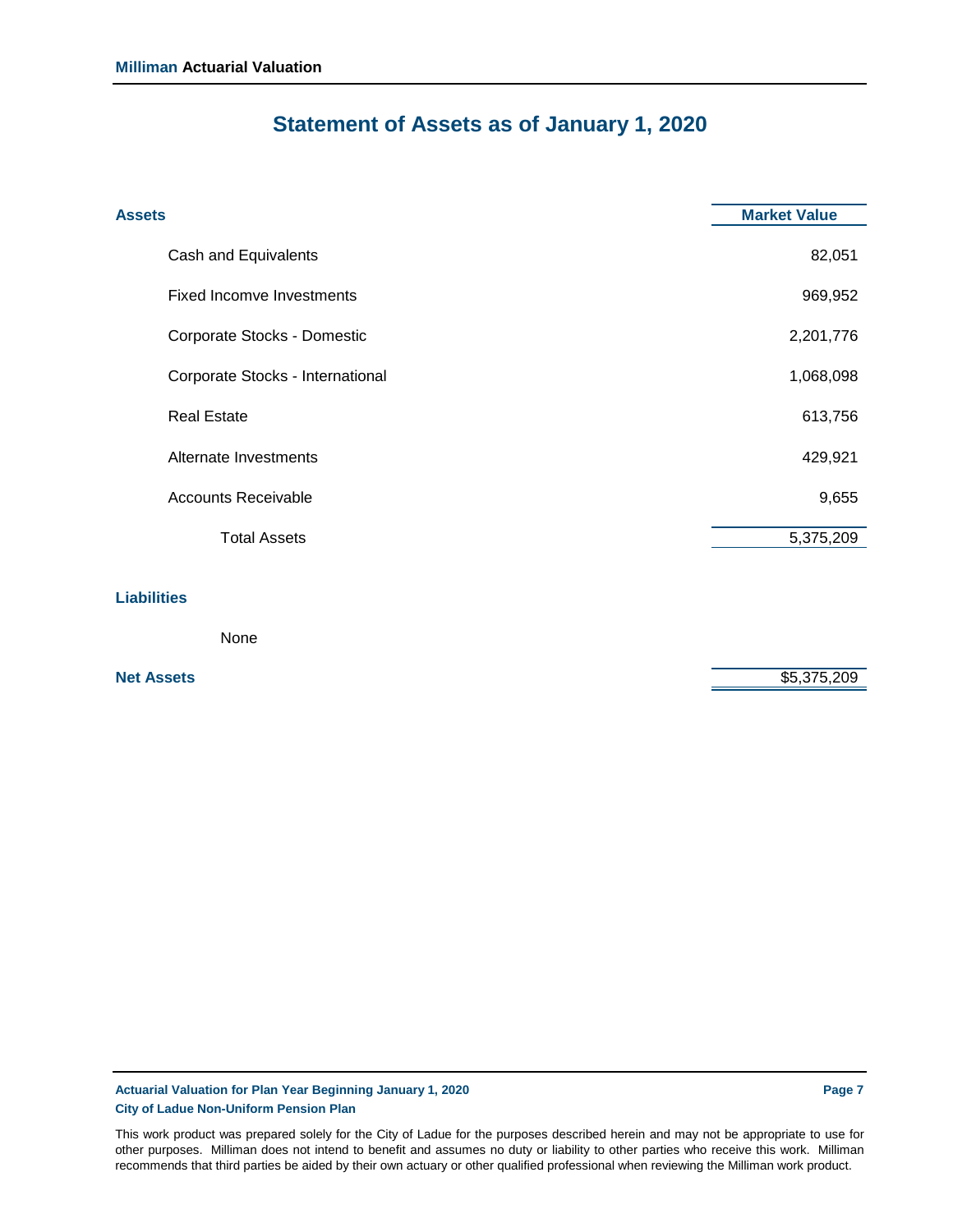### **Statement of Income and Disbursements**

| Market Value of Assets as of January 1, 2019                              | \$4,617,332 |
|---------------------------------------------------------------------------|-------------|
| <b>Income</b>                                                             |             |
| <b>City Contributions</b>                                                 | 218,921     |
| Investment Income (Including Realized and Unrealized Capital Gain/Losses) | 805,313     |
| Interest and Dividends                                                    | 97,839      |
| Other Income                                                              | 0           |
| Change in Accrued Income                                                  | (7, 464)    |
| <b>Total Income</b>                                                       | 1,114,609   |
| <b>Expenses</b>                                                           |             |
| <b>Employee Benefit Distributions</b>                                     | 329,322     |
| <b>Investment Expenses</b>                                                | 15,510      |
| <b>Administrative Expenses</b>                                            | 11,900      |
| <b>Total Expenses</b>                                                     | 356,732     |
| Net Increase (Decrease)                                                   | 757,877     |
| Market Value of Assets as of December 31, 2019                            | \$5,375,209 |
| <b>Rate of Return</b>                                                     | 19.3%       |

**Actuarial Valuation for Plan Year Beginning January 1, 2020 Page 8 City of Ladue Non-Uniform Pension Plan**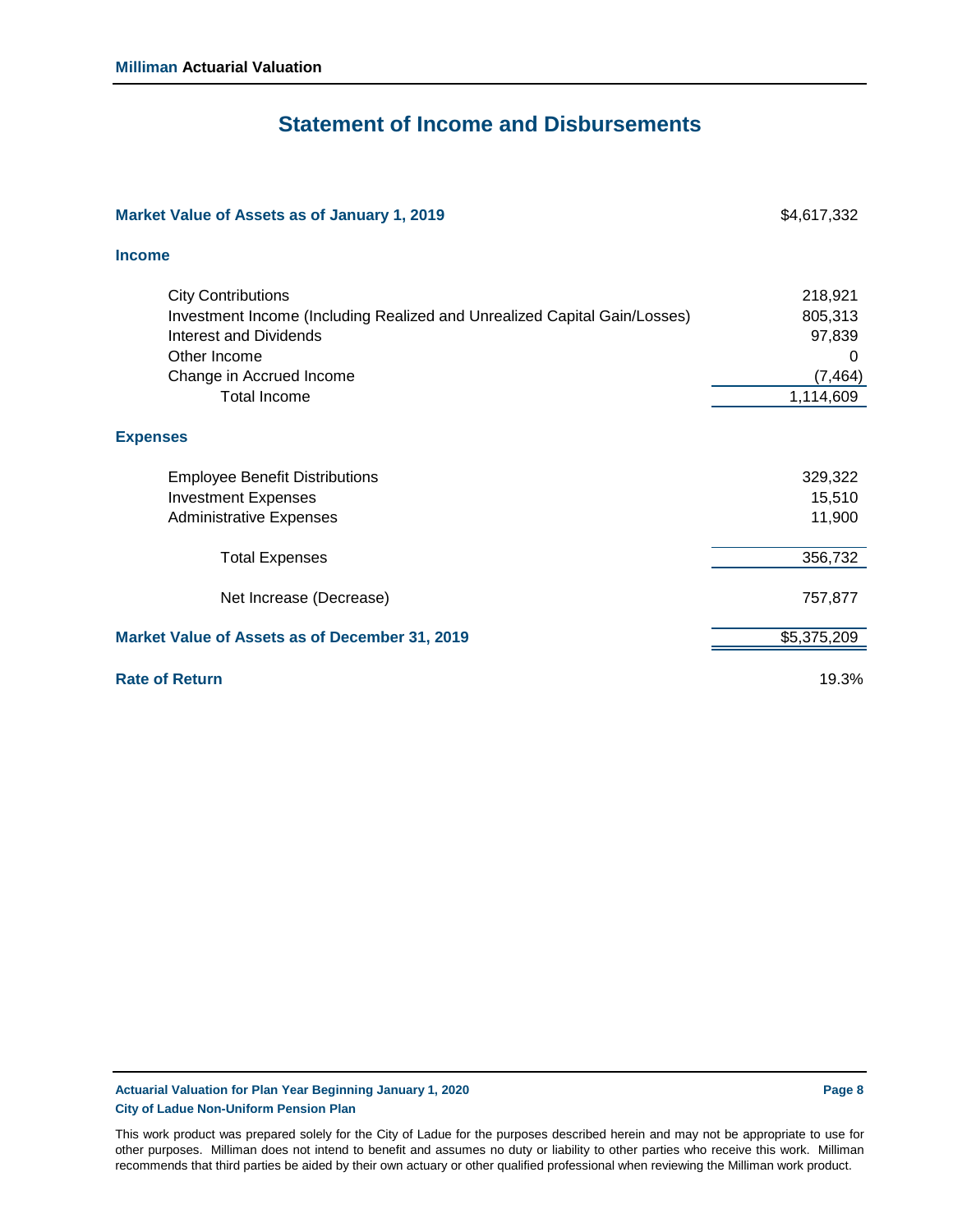# **Development of Actuarial Value of Assets**

| 1. Actuarial Value of Assets as of January 1, 2019                     | \$5,014,047 |
|------------------------------------------------------------------------|-------------|
| <b>2. Contributions</b>                                                | 218,921     |
| <b>3. Benefit Payments</b>                                             | (329, 322)  |
| 4. Expenses                                                            | (11,900)    |
| 5. Expected Return at 7.00%                                            | 346,703     |
| 6. Expected Actuarial Value of Assets as of December 31, 2019          |             |
| $= (1) + (2) + (3) + (4) + (5)$                                        | 5,238,449   |
| 7. Market Value of Assets as of December 31, 2019                      | 5,375,209   |
| 8. Adjustments on Market Value                                         |             |
| (See Schedule of Market Value Adjustments below)                       | (24, 346)   |
| 9. Actuarial Value of Assets as of December 31, 2019                   |             |
| $= (6) + (8)$ , but not less than 80% of (7) nor more than 120% of (7) | \$5,214,103 |
|                                                                        |             |

### **Schedule of Market Value Adjustments**

| Plan<br>Year | Gain/(Loss)<br>Base | Unrecognized Balance<br>1/1/2019 | 12/31/2019<br>Adjustment | <b>Unrecognized Balance</b><br>1/1/2020 |
|--------------|---------------------|----------------------------------|--------------------------|-----------------------------------------|
| 2015         | (322, 151)          | (64, 430)                        | (64, 430)                | 0                                       |
| 2016         | (2,848)             | (1, 139)                         | (570)                    | (569)                                   |
| 2017         | 334,909             | 200,945                          | 66,982                   | 133,963                                 |
| 2018         | (665, 114)          | (532,091)                        | (133, 023)               | (399,068)                               |
| 2019         | 533,475             | N/A                              | 106,695                  | 426,780                                 |
|              |                     |                                  |                          |                                         |
| Total        | N/A                 | (396,715)                        | (24, 346)                | 161,106                                 |

### **Actuarial Valuation for Plan Year Beginning January 1, 2020 Page 9 City of Ladue Non-Uniform Pension Plan**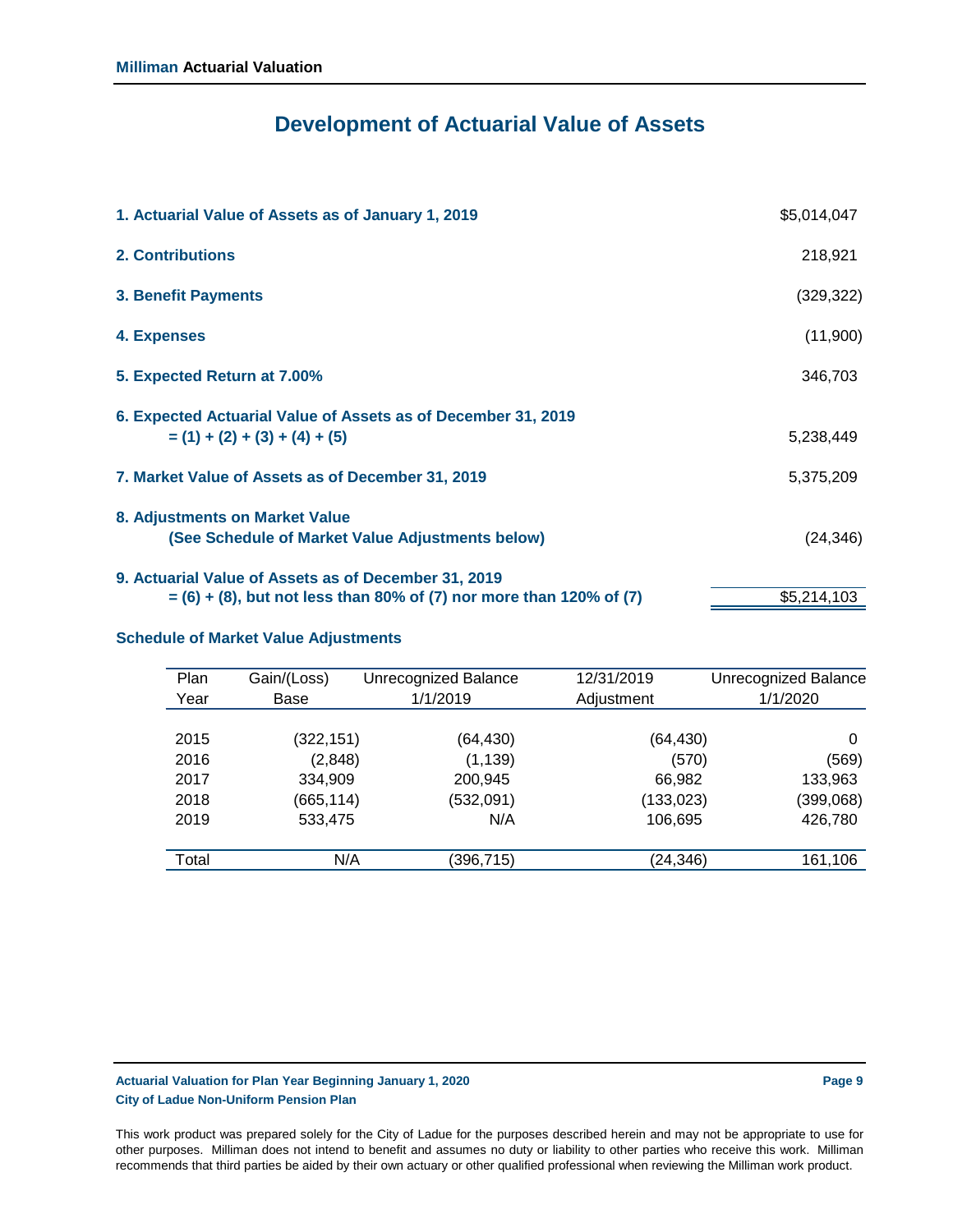# **Development of Funding Policy Contribution**

|                                                                                                                    | <b>January 1, 2020</b>                              |
|--------------------------------------------------------------------------------------------------------------------|-----------------------------------------------------|
| 1. Entry Age Accrued Liability                                                                                     |                                                     |
| a. Active Members<br>b. Terminated Vested Members<br>c. Retired Members<br>d. Beneficiaries<br>e. Disabled Members | \$3,338,747<br>187,794<br>2,793,555<br>144,283<br>0 |
| f. Total                                                                                                           | 6,464,379                                           |
| 2. Actuarial Value of Assets                                                                                       | 5,214,103                                           |
| 3. Funded Ratio: (2) / (1f)                                                                                        | 80.7%                                               |
| 4. Entry Age Unfunded Accrued Liability: (1f) - (2)                                                                | 1,250,276                                           |
| 5. Entry Age Normal Cost:                                                                                          | 201,976                                             |
| 6. Assumed Expenses at Beginning of Year (\$20,000 at mid year)                                                    | 19,335                                              |
| 7. Normal Cost Including Expenses: (5) + (6)                                                                       | 221,311                                             |
| <b>8. Covered Payroll</b>                                                                                          | 2,012,165                                           |
| 9. Amortization of Unfunded Actuarial Accrued Liability                                                            | 124,491                                             |
| 10. Funding Policy Contribution at Beginning of Year: (7) + (9)                                                    | 345,802                                             |
| 11. Funding Policy Contribution, with Interest to Expected Payment Date                                            | 349,374                                             |
| 12. Funding Policy Contribution as a Percentage of Payroll                                                         | 17.4%                                               |

**Actuarial Valuation for Plan Year Beginning January 1, 2020 Page 10 City of Ladue Non-Uniform Pension Plan**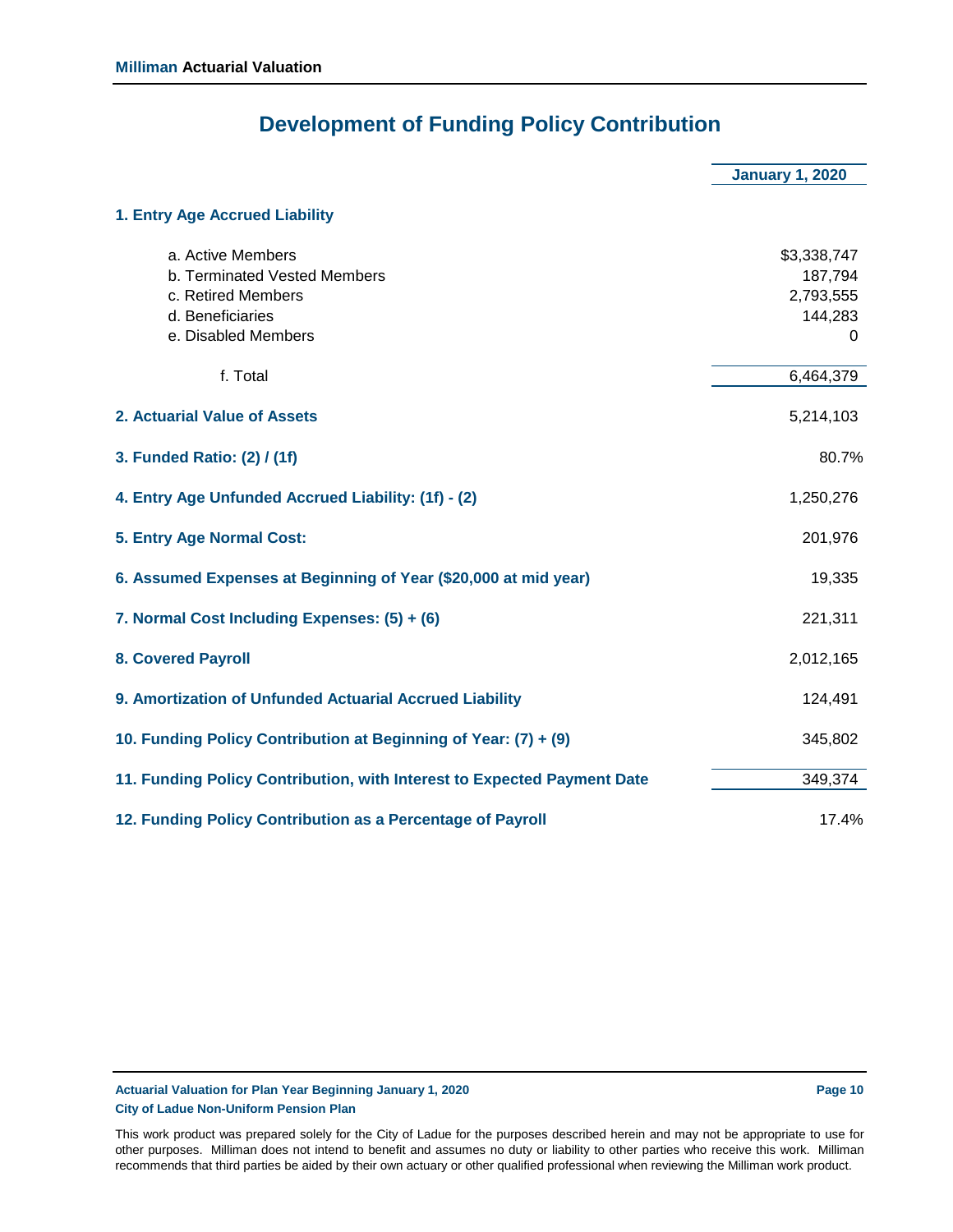## **Determination of Amortization Charges for the Funding Policy Contribution**

|                 |                                    |                | <b>Initial</b>      | <b>Unamortized</b>     |                     | <b>Unamortized</b>     |                     |
|-----------------|------------------------------------|----------------|---------------------|------------------------|---------------------|------------------------|---------------------|
| <b>Date</b>     |                                    | <b>Initial</b> | <b>Amortization</b> | <b>Base</b>            | <b>Contribution</b> | <b>Base</b>            | <b>Amortization</b> |
| <b>Incurred</b> | <b>Description</b>                 | <b>Balance</b> | <b>Period</b>       | <b>January 1, 2019</b> | to Base             | <b>January 1, 2020</b> | <b>Payment</b>      |
|                 |                                    |                |                     |                        |                     |                        |                     |
| 1/1/2013        | Initial Unfunded Accrued Liability | 836,506        | 20                  | 643,153                | 78,961              | 609,213                | 73,795              |
| 1/1/2014        | <b>Experience Gain</b>             | (178, 383)     | 20                  | (143, 273)             | (16, 839)           | (136, 463)             | (15, 737)           |
| 1/1/2015        | <b>Experience Gain</b>             | (48, 410)      | 20                  | (40, 439)              | (4,570)             | (38,700)               | (4,271)             |
| 1/1/2016        | <b>Experience Gain</b>             | (13, 639)      | 20                  | (11, 848)              | (1, 287)            | (11,390)               | (1,203)             |
| 1/1/2017        | <b>Assumption Change</b>           | 166,383        | 20                  | 149,092                | 15.706              | 143,822                | 14,678              |
| 1/1/2017        | <b>Experience Gain</b>             | (128, 343)     | 20                  | (115,005)              | (12, 115)           | (110, 940)             | (11, 322)           |
| 1/1/2018        | <b>Assumption Change</b>           | (27, 198)      | 20                  | (25,077)               | (2, 567)            | (24, 265)              | (2,399)             |
| 1/1/2018        | <b>Experience Gain</b>             | (159,072)      | 20                  | (146,662)              | (15,015)            | (141,913)              | (14, 033)           |
| 1/1/2019        | <b>Assumption Change</b>           | (12, 937)      | 20                  | (12, 937)              | (1, 221)            | (12, 622)              | (1, 141)            |
| 1/1/2019        | <b>Experience Gain</b>             | 112,715        | 20                  | 112,715                | 10,639              | 109,966                | 9,943               |
| 1/1/2020        | <b>Assumption Change</b>           | (15, 389)      | 20                  | N/A                    | N/A                 | (15, 389)              | (1,358)             |
| 1/1/2020        | Plan Change                        | 877,127        | 20                  | N/A                    | N/A                 | 877,127                | 77,378              |
| 1/1/2020        | <b>Experience Gain</b>             | 1,830          | 20                  | N/A                    | N/A                 | 1,830                  | 161                 |
| <b>Total</b>    |                                    | 1,411,190      |                     | 409,719                | 51,692              | 1,250,276              | 124,491             |

### **Actuarial Valuation for Plan Year Beginning January 1, 2020 Page 11 City of Ladue Non-Uniform Pension Plan**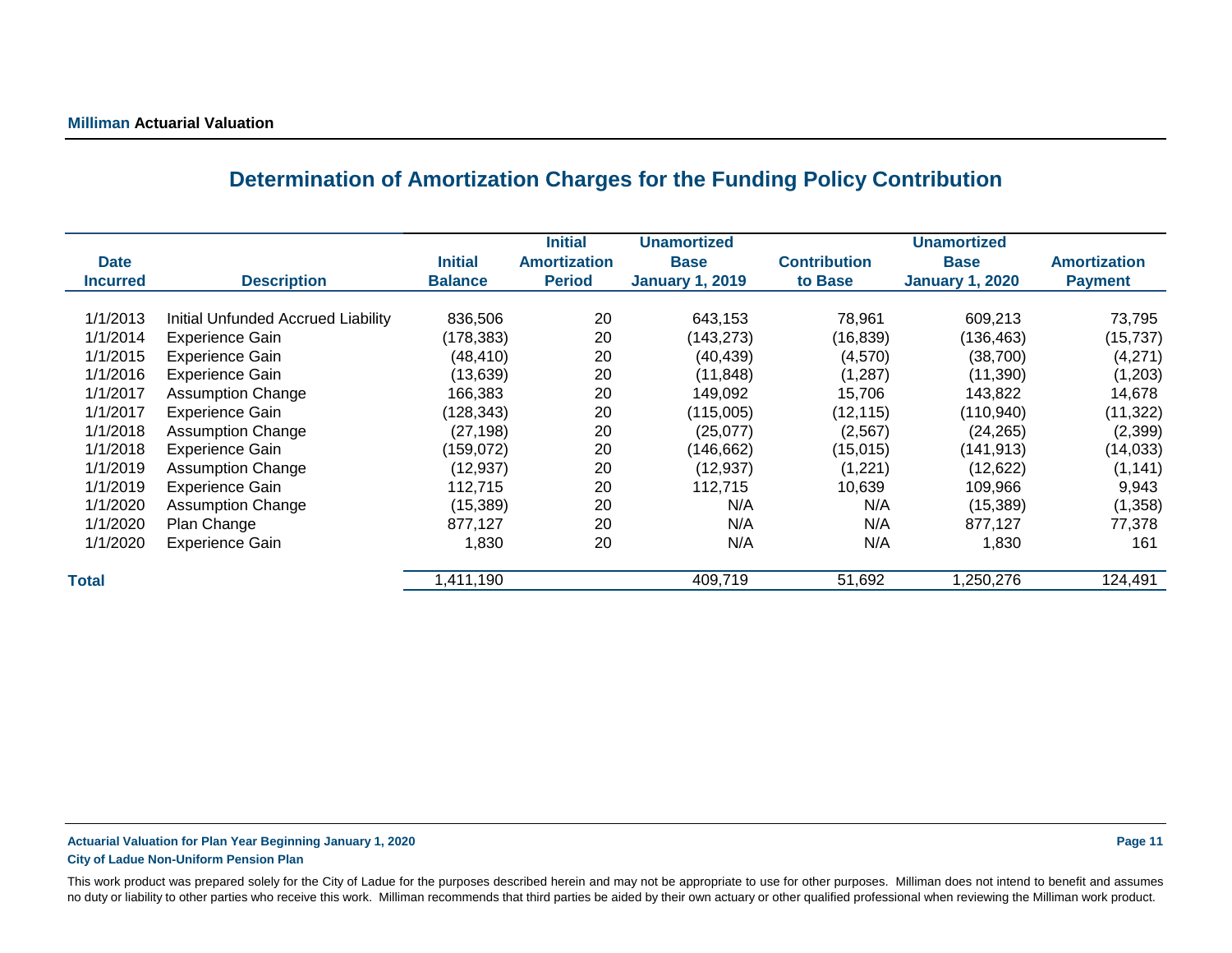# **Determination of (Gain)/Loss for Plan Year Ending December 31, 2019**

| 1. Unfunded Accrued Liability as of January 1, 2019                                                                     | \$409,719 |
|-------------------------------------------------------------------------------------------------------------------------|-----------|
| 2. Normal Cost as of January 1, 2019                                                                                    | 147,999   |
| 3. Assumed Expenses as of January 1, 2019                                                                               | 19,335    |
| 4. Interest on (1), (2) and (3) at 7.00%                                                                                | 40,394    |
| 5. Employer Contributions for the Prior Plan Year                                                                       | 218,921   |
| 6. Interest on (5) at 7.00%                                                                                             | 11,818    |
| 7. Change in Unfunded Accrued Liability due to Assumption/Plan Change                                                   | 861,738   |
| 8. Expected Unfunded Actuarial Accrued Liability as of December 31, 2019<br>$= (1) + (2) + (3) + (4) - (5) - (6) + (7)$ | 1,248,446 |
| 9. Entry Age Accrued Liability as of December 31, 2019                                                                  | 6,464,379 |
| 10. Actuarial Value of Assets as of December 31, 2019                                                                   | 5,214,103 |
| 11. Unfunded Actuarial Accrued Liability as of December 31, 2019                                                        | 1,250,276 |
| 12. (Gain)/Loss for Plan Year Ending December 31, 2019<br>$= (11) - (8)$                                                | 1,830     |

#### **Actuarial Valuation for Plan Year Beginning January 1, 2020 Page 12 City of Ladue Non-Uniform Pension Plan**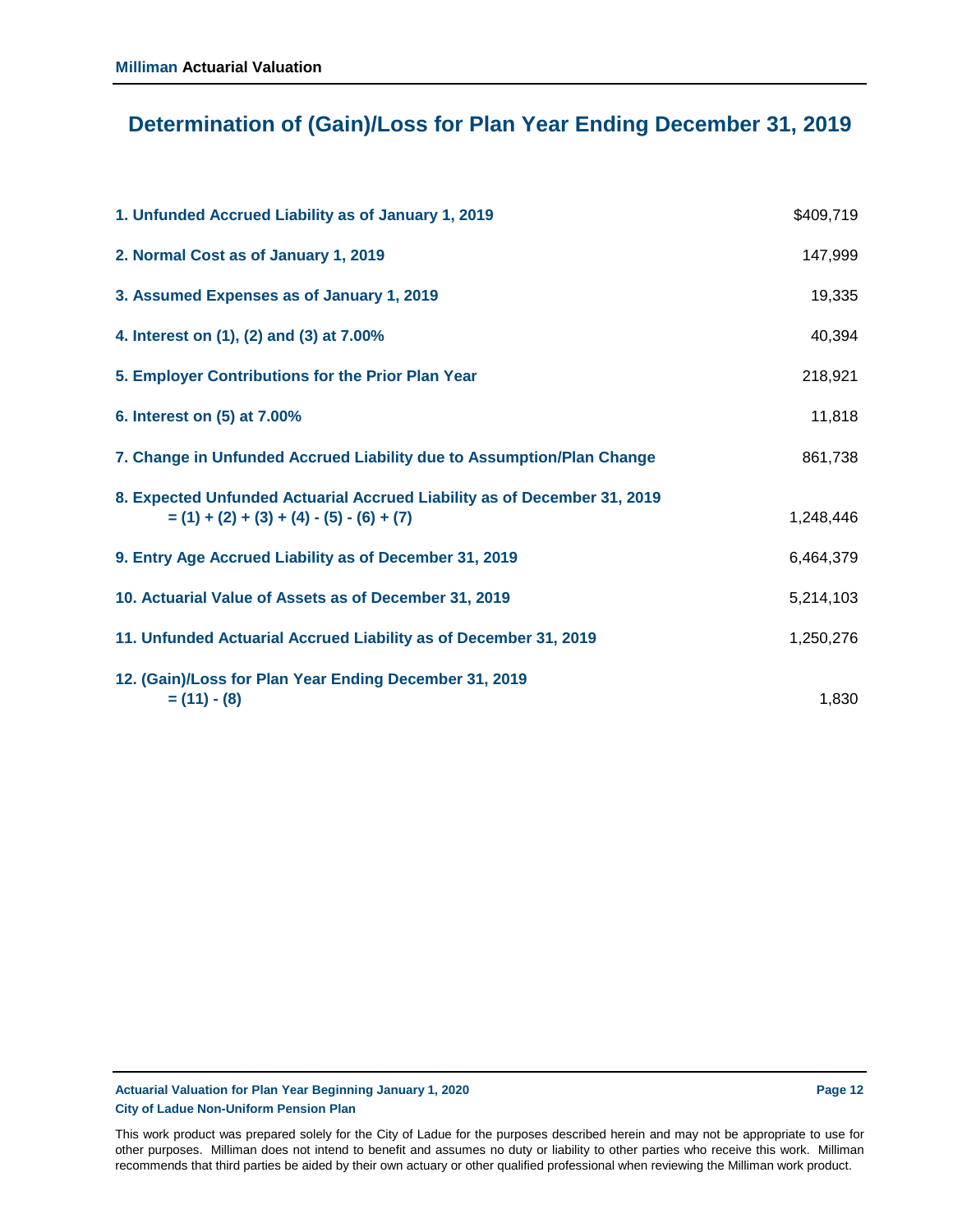### **Actuarial Methods and Assumptions**

### **Interest (adopted 01/01/2013)**

7.00% per annum, compounded annually

**Salary Increases (adopted 01/01/2013)**

4.50% per annum, compounded annually

**Inflation (adopted 01/01/2013)**

2.50% per annum

#### **Mortality (adopted 01/01/2019)**

- Healthy Lives: RP-2014 Healthy Annuitant Mortality Projected Generationally from 2006 using MP-2019 Projection Scale.
- Disabled Lives: RP-2014 Disabled Mortality Projected Generationally from 2006 using MP-2019 Projection Scale.

|     | <b>Male Percent</b> | <b>Female Percent</b> |
|-----|---------------------|-----------------------|
| Age | Withdrawing         | <b>Withdrawing</b>    |
| 20  | 20.0%               | 22.5%                 |
| 25  | 15.0%               | 17.5%                 |
| 30  | 10.0%               | 12.5%                 |
| 35  | 7.5%                | $9.0\%$               |
| 40  | 5.0%                | 6.5%                  |
| 45  | 3.4%                | 4.5%                  |
| 50  | 2.0%                | 3.0%                  |
| 55  | 1.0%                | 1.5%                  |
| 60  | $0.0\%$             | $0.0\%$               |

Withdrawal **Withdrawal** Rates vary by age and gender. Rates at selected ages are:

#### **Actuarial Valuation for Plan Year Beginning January 1, 2020 Page 13 City of Ladue Non-Uniform Pension Plan**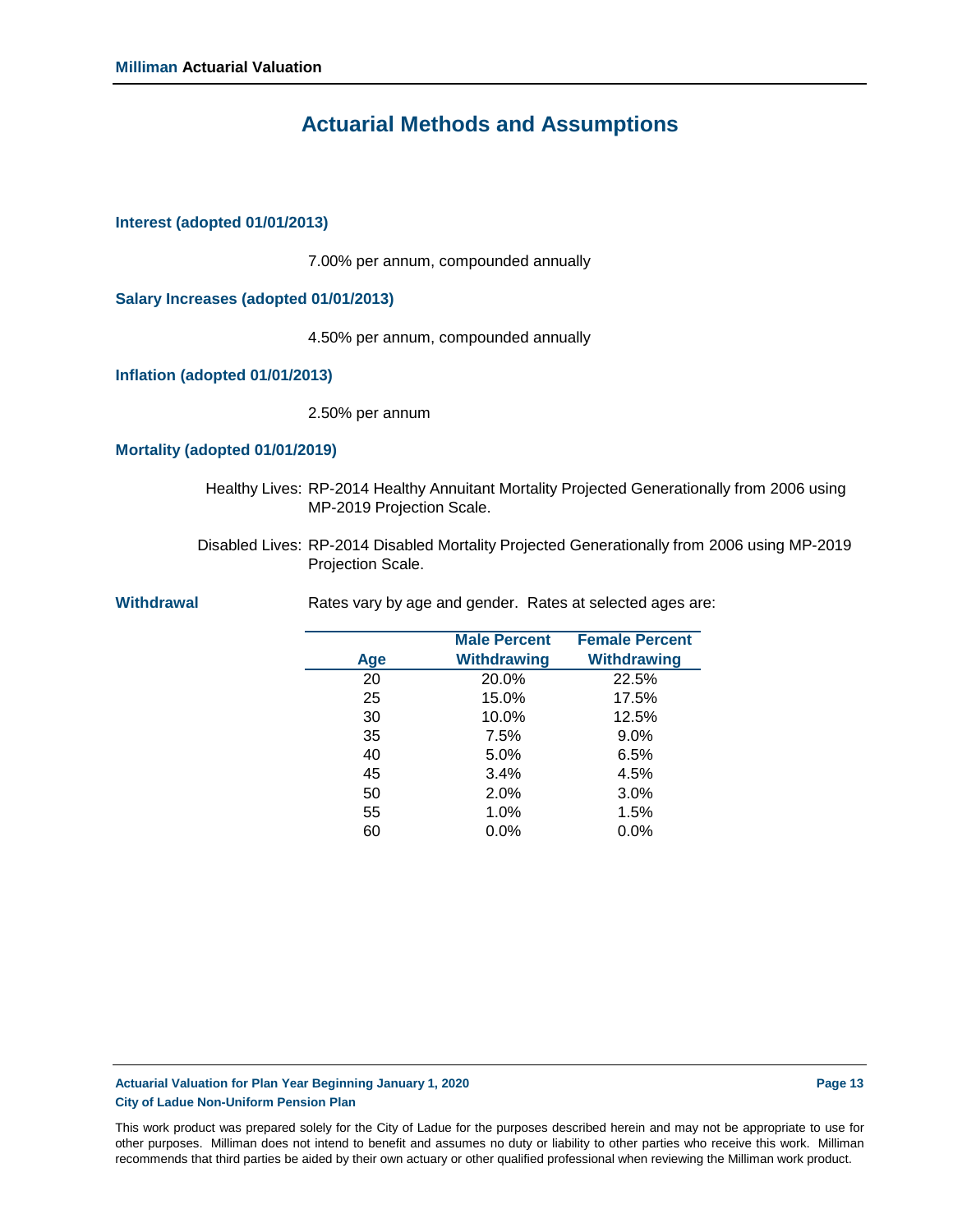### **Actuarial Methods and Assumptions**

### **Retirement (adopted 01/01/2020)**

Rates vary by age as follows:

|     | <b>Percent</b>  |
|-----|-----------------|
| Age | <b>Retiring</b> |
| 60  | 20%             |
| 61  | 10%             |
| 62  | 30%             |
| 63  | 20%             |
| 64  | 10%             |
| 65  | 100%            |
|     |                 |

Terminated vested participants are assumed to retire at Normal Retirement Age.

**Disability** Rates vary by age and gender. Rates at selected ages are:

|     | <b>Male Percent</b> | <b>Female Percent</b> |
|-----|---------------------|-----------------------|
|     | <b>Becoming</b>     | <b>Becoming</b>       |
| Age | <b>Disabled</b>     | <b>Disabled</b>       |
| 35  | $0.00\%$            | $0.00\%$              |
| 40  | 0.05%               | 0.10%                 |
| 45  | 0.10%               | 0.20%                 |
| 50  | 0.20%               | 0.30%                 |
| 55  | 0.31%               | 0.45%                 |
| 60  | 0.45%               | 0.63%                 |
| 65  | $0.00\%$            | $0.00\%$              |

#### **Administrative Expenses** \$20,000 per year

**Marriage**

80% of members are assumed to be married at the time of withdrawal, retirement, death or disability. Males are assumed to be 4 years older than their

#### **Actuarial Cost Method (adopted 01/01/2013)**

The Entry Age Normal Cost Method on a closed group basis was used. Normal costs are computed as a level percent of pay. The Entry Age Normal Unfunded Accrued Liability (UAL) is amortized on a level dollar basis over a closed 20 year period with future changes in UAL resulting in separate 20-year amortization bases.

**Actuarial Valuation for Plan Year Beginning January 1, 2020 Page 14 City of Ladue Non-Uniform Pension Plan**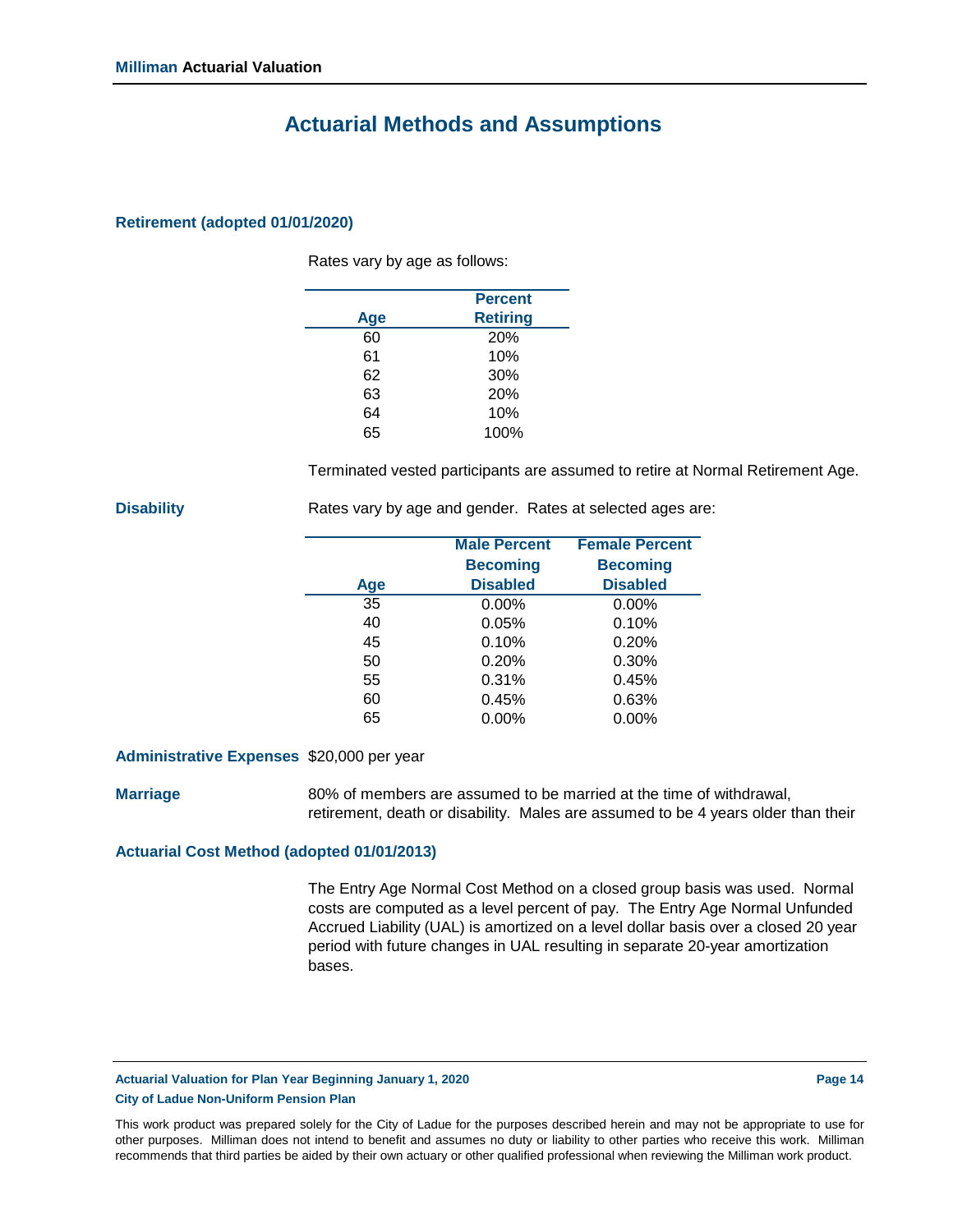### **Actuarial Methods and Assumptions**

Asset Valuation Method An asset valuation method is used to help smooth short term fluctuations in market value. The actuarial value of assets is equal to the prior year's actuarial value of assets adjusted as follows:

- 1. increased with actual contributions for the year;
- 2. reduced by actual benefit payments and expenses for the year;

3. increased by expected investment income calculated using the assumed rate of return

4. increased by phased in investment gains/(losses)

5. limited to no less than 80% of market value and no more than 120% of market value

Each year, the amount of investment gain/(loss) to be phased in is equal to the excess of the plan's market value over the sum of the expected asset value and the unrecognized balances of investment gains/(losses) for the previous five years. 20% of this amount plus 20% of the similar amounts calculated in each of the four preceding years are summed and recognized as the amount of phasedin gains recognized in the current year.

#### **Actuarial Valuation for Plan Year Beginning January 1, 2020 Page 15 City of Ladue Non-Uniform Pension Plan**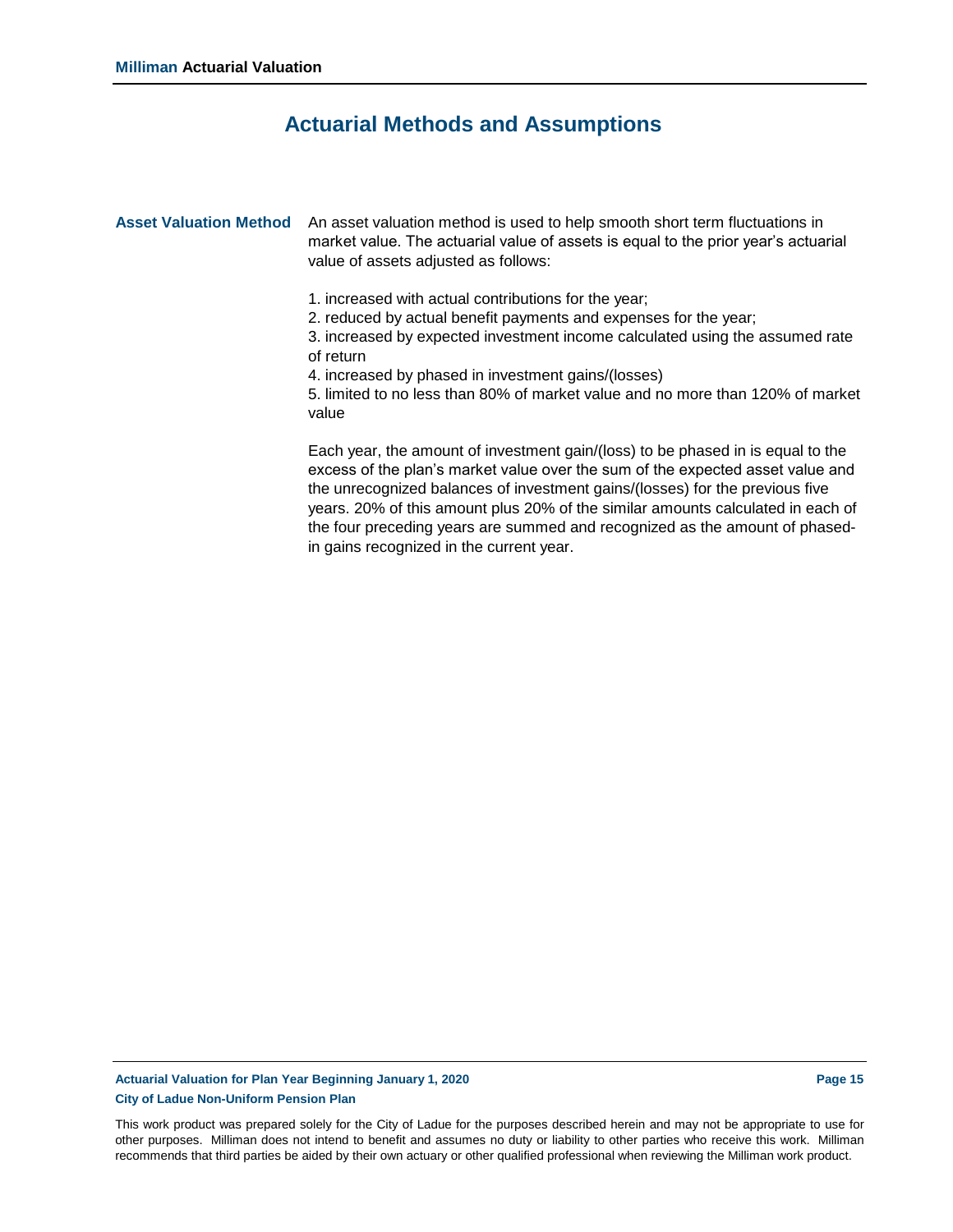A summary of the current primary provisions of the Plan is presented below. A complete description of the provisions can be found in Ordinance 1931,as amended.

| <b>Effective Date</b>                   | Originally effective January 1, 1968; most recently restated<br>effective November 19, 2007 and amended August 26, 2019.                                                                                                                                                                                         |
|-----------------------------------------|------------------------------------------------------------------------------------------------------------------------------------------------------------------------------------------------------------------------------------------------------------------------------------------------------------------|
| <b>Eligibility</b>                      | Any regular, full-time, permanent employee of the City of<br>Ladue who is not covered by the City of Ladue Firemen and<br>Policemen's Pension Plan becomes eligible the first day of<br>the month following hire date.                                                                                           |
| <b>Employee Contributions</b>           | Employees are no longer required to contribute to the<br>Pension Fund. Contributions accumulate at an interest rate<br>of 4% as established by the Retirement Committee.                                                                                                                                         |
| <b>Compensation</b>                     | Calendar year compensation paid to an employee by the City<br>of Ladue, including LTD premiums, temporary disability<br>payments, and employee contributions to an eligible deferred<br>compensation plan, cafeteria plan, or transportation expense<br>program.                                                 |
| <b>Final Average Compensation (FAC)</b> | Average monthly salary during the highest 36 consecutive<br>months of salary within the last 120 months of employment,<br>or average monthly salary during an employee's entire<br>employment if employed less than 36 months. The FAC for a<br>disabled participant is determined as of the Date of Disability. |
| <b>Credited Service</b>                 | Completed months of continuous service from date of hire to<br>date of termination, including periods on disability and Family<br>and Medical Leave.                                                                                                                                                             |
| Normal Retirement (adopted 01/01/2020)  |                                                                                                                                                                                                                                                                                                                  |
| Eligibility:                            | Age 62                                                                                                                                                                                                                                                                                                           |
| Benefit:                                | 1.50% of FAC multiplied by Credited Service not in excess of<br>35 years.                                                                                                                                                                                                                                        |
|                                         | Members who terminated on or after January 1, 2000 are                                                                                                                                                                                                                                                           |

**Actuarial Valuation for Plan Year Beginning January 1, 2020 Page 16 City of Ladue Non-Uniform Pension Plan**

This work product was prepared solely for the City of Ladue for the purposes described herein and may not be appropriate to use for other purposes. Milliman does not intend to benefit and assumes no duty or liability to other parties who receive this work. Milliman recommends that third parties be aided by their own actuary or other qualified professional when reviewing the Milliman work product.

contributions with interest.

also entitled to a refund of any accumulated employee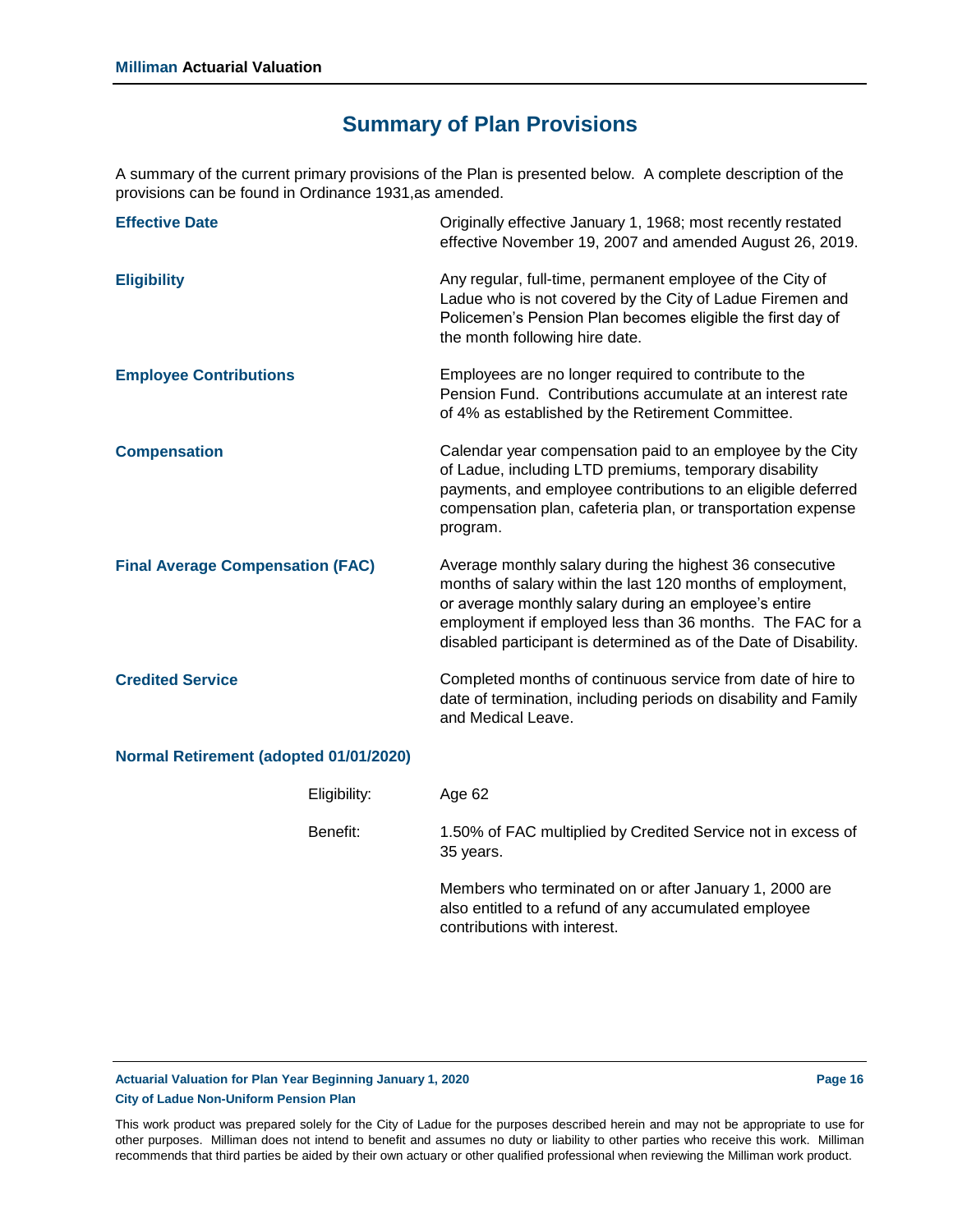### **Disability Benefit**

|                                       | Eligibility: | 10 years of Credited Service including period of Disability.                                                                                                                                                                                                                                                                                                                        |
|---------------------------------------|--------------|-------------------------------------------------------------------------------------------------------------------------------------------------------------------------------------------------------------------------------------------------------------------------------------------------------------------------------------------------------------------------------------|
|                                       | Benefit:     | The Disability Benefit is paid outside the Plan by the City's<br>Long-Term Disability Plan for disabilities that occur after<br>January 1, 2008. Upon attaining Early or Normal Retirement<br>eligibility, a disabled member is entitled to the Early or Normal<br>Retirement Benefit based on FAC at Date of Disability and<br>Credited Service including the period while on LTD. |
| Early Retirement (adopted 01/01/2020) |              |                                                                                                                                                                                                                                                                                                                                                                                     |
|                                       | Eligibility: | Age 55 with 10 years of Credited Service.                                                                                                                                                                                                                                                                                                                                           |
|                                       | Benefit:     | Accrued Benefit based on FAC and Credited Service at<br>retirement actuarially reduced for early commencement.                                                                                                                                                                                                                                                                      |
|                                       |              | Members who terminated on or after January 1, 2000 are<br>also entitled to a refund of any accumulated employee<br>contributions with interest.                                                                                                                                                                                                                                     |
|                                       |              | In addition, employees who terminated on or after September 1, 2019:                                                                                                                                                                                                                                                                                                                |
|                                       | Eligibility: | Age 60 with 5 years of Credited Service                                                                                                                                                                                                                                                                                                                                             |
|                                       | Benefit:     | Accrued Benefit based on FAC and Credited Service at<br>retirement unreduced for early commencement plus a refund<br>of any accumulated employee contributions with interest.                                                                                                                                                                                                       |

### **Actuarial Valuation for Plan Year Beginning January 1, 2020 Page 17 City of Ladue Non-Uniform Pension Plan**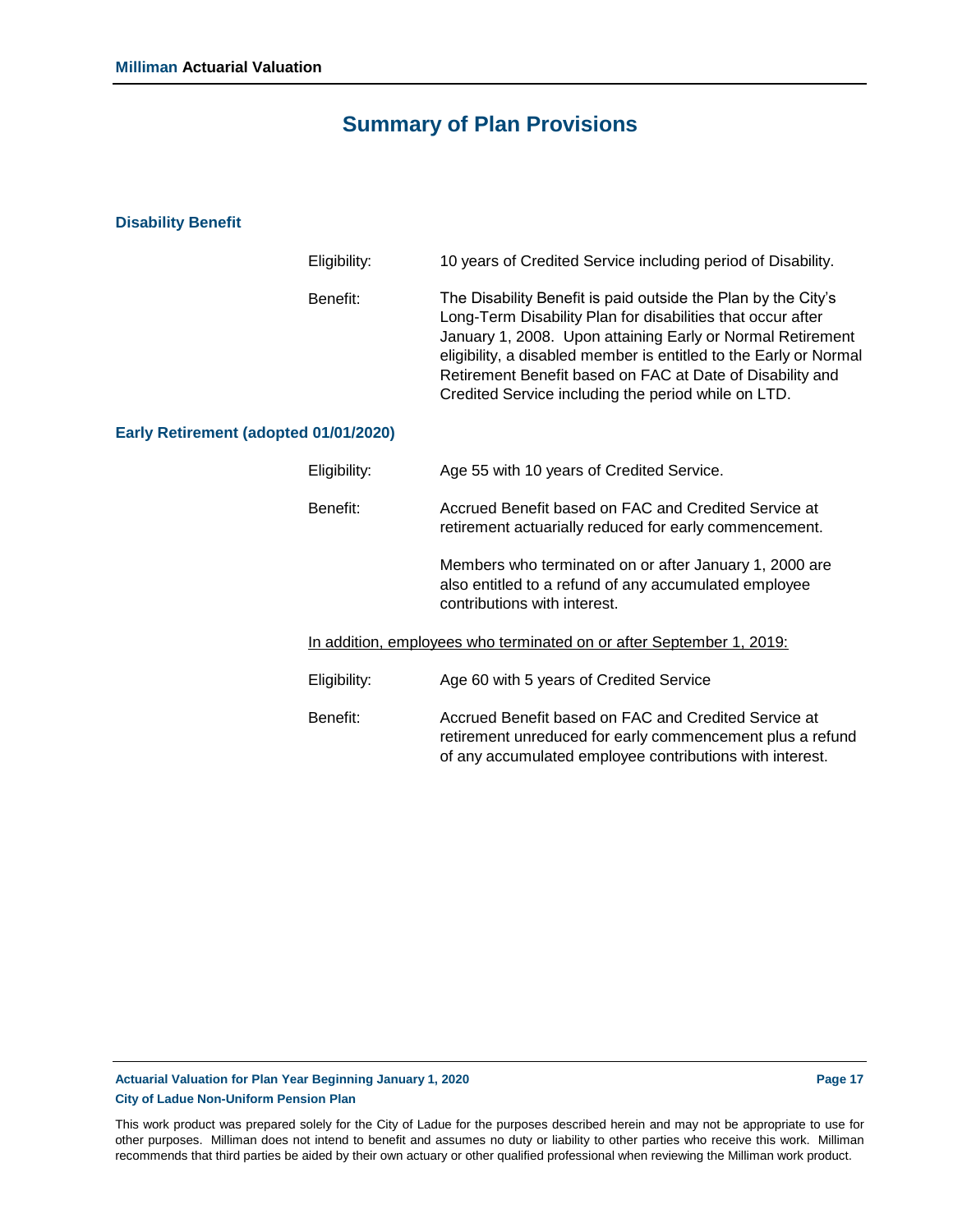| <b>Termination Benefit (adopted 01/01/2020)</b> | All members who terminated on or after January 1, 2000 are<br>entitled to a refund of any accumulated employee<br>contributions with interest.                                                                                                                                                                                   |
|-------------------------------------------------|----------------------------------------------------------------------------------------------------------------------------------------------------------------------------------------------------------------------------------------------------------------------------------------------------------------------------------|
|                                                 | Employees terminated before September 1, 2019;                                                                                                                                                                                                                                                                                   |
|                                                 | A member with at least 10 years of Credited Service is also<br>entitled to his Accrued Benefit based on FAC and Credited<br>Service at termination actuarially adjusted for date of<br>retirement.                                                                                                                               |
|                                                 | <b>Employees terminated on or after September 1, 2019:</b>                                                                                                                                                                                                                                                                       |
|                                                 | A member with at least 5 years of Credited Service is also<br>entitled to his Accrued Benefit based on FAC and Credited<br>Service at termination actuarially adjusted for date of<br>retirement.                                                                                                                                |
| <b>Late Retirement Benefit</b>                  | Accrued Benefit based on FAC and Credited Service at<br>retirement.                                                                                                                                                                                                                                                              |
|                                                 | Members who terminated on or after January 1, 2000 are<br>also entitled to a refund of any accumulated employee<br>contributions with interest.                                                                                                                                                                                  |
| <b>Pre-Retirement Death Benefit</b>             | The spouse of a member who has completed 10 years of<br>Credited Service or attained age 62 is entitled to the amount<br>the spouse would have received had the member retired any<br>time after attaining age 55 and elected the 100% Joint and<br>Survivor Annuity, based on FAC and Credited Service at the<br>time of death. |
| <b>Normal Form of Payment</b>                   | Joint & 50% Survivor Annuity for married members, Single<br>Life Annuity for single members.                                                                                                                                                                                                                                     |

### **Actuarial Valuation for Plan Year Beginning January 1, 2020 Page 18 City of Ladue Non-Uniform Pension Plan**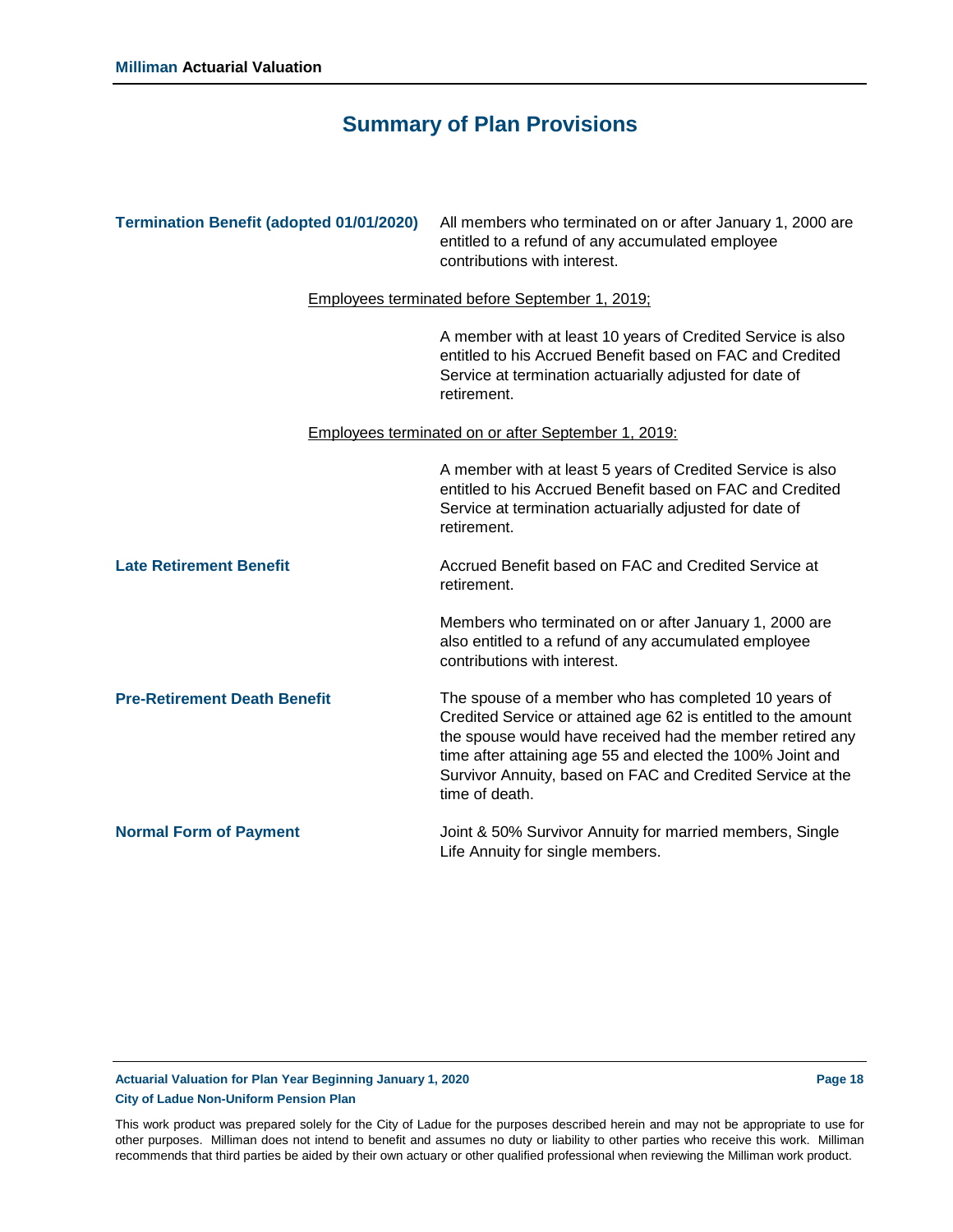#### **Cost-of-Living Adjustment (COLA) (adopted 01/01/2020)**

Benefits commencing on or after September 1, 2019 are adjusted each January 1 for an annual COLA based on the Consumer Price Index on September 30 prior to the adjustment date. COLAs are limited to a maximum annual increase of 2% and a lifetime maximum of 20%. If the CPI is less than 1% during a year, there shall be no adjustment, and if the CPI is negative, there shall be no adjustment unless the decrease is 2% or more. Retirees first become eligible for the COLA on the second January  $1<sup>st</sup>$  following retirement.

**Actuarial Valuation for Plan Year Beginning January 1, 2020 Page 19 City of Ladue Non-Uniform Pension Plan**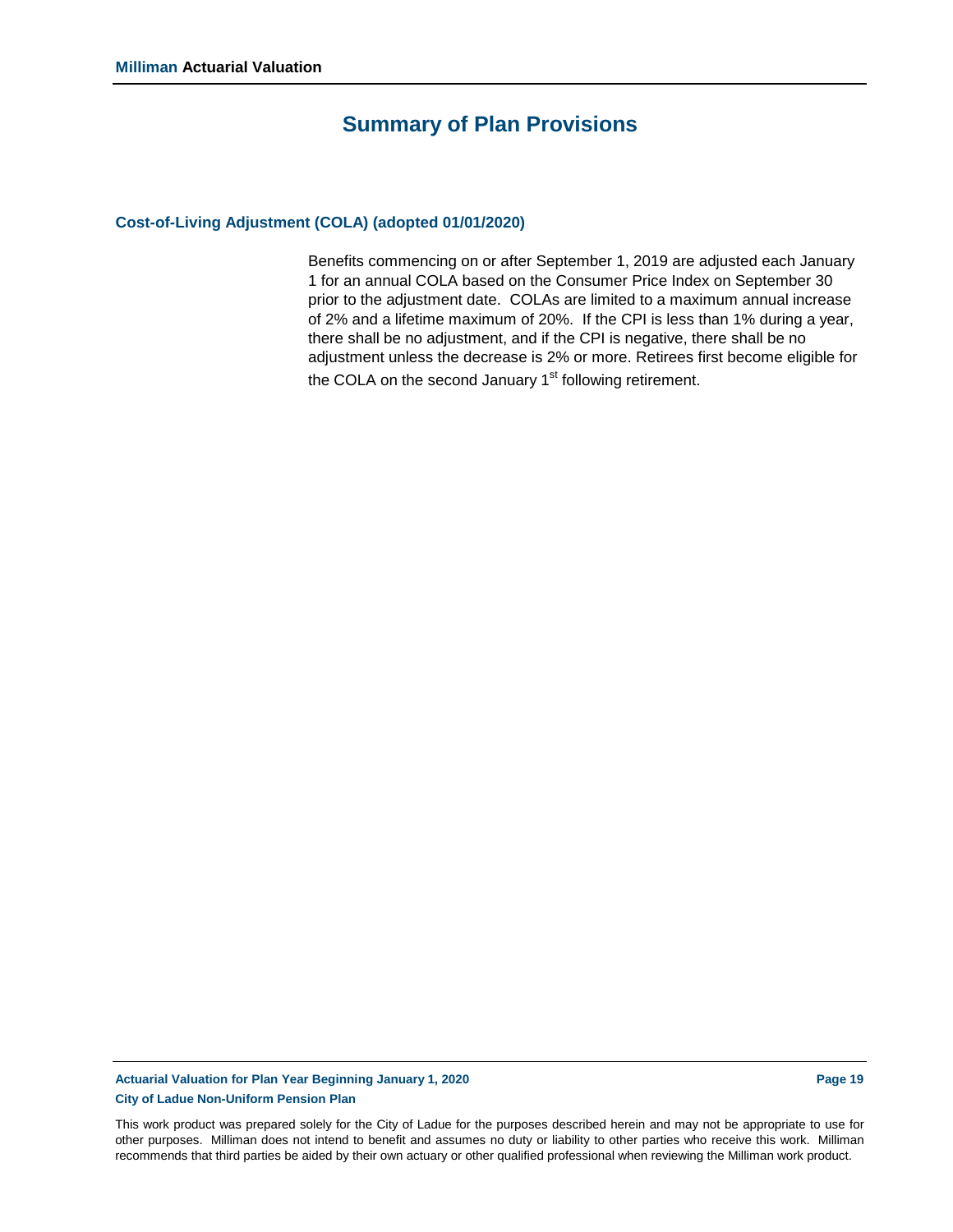# **Summary of Member Data**

|                                                                | <b>January 1, 2019</b> | <b>January 1, 2020</b> |
|----------------------------------------------------------------|------------------------|------------------------|
| <b>Active Members</b>                                          |                        |                        |
| Count                                                          | 29                     | 29                     |
| Plan Compensation                                              | \$1,935,507            | \$2,012,165            |
| <b>Average Compensation</b>                                    | \$66,742               | \$69,385               |
| Average Age                                                    | 47.7                   | 47.6                   |
| <b>Average Service</b>                                         | 11.8                   | 11.3                   |
| <b>Retired Members (Including Beneficiaries and Disableds)</b> |                        |                        |
| Count                                                          | 24                     | 24                     |
| <b>Total Monthly Benefits</b>                                  | \$24,349               | \$25,196               |
| <b>Average Monthly Benefits</b>                                | \$1,015                | \$1,050                |
| <b>Terminated Vested Members</b>                               |                        |                        |
| Count                                                          | 4                      | 4                      |
| <b>Total Monthly Benefits</b>                                  | \$3,258                | \$3,258                |
| <b>Average Monthly Benefits</b>                                | \$815                  | \$815                  |
|                                                                |                        |                        |

**Actuarial Valuation for Plan Year Beginning January 1, 2020 Page 20 City of Ladue Non-Uniform Pension Plan**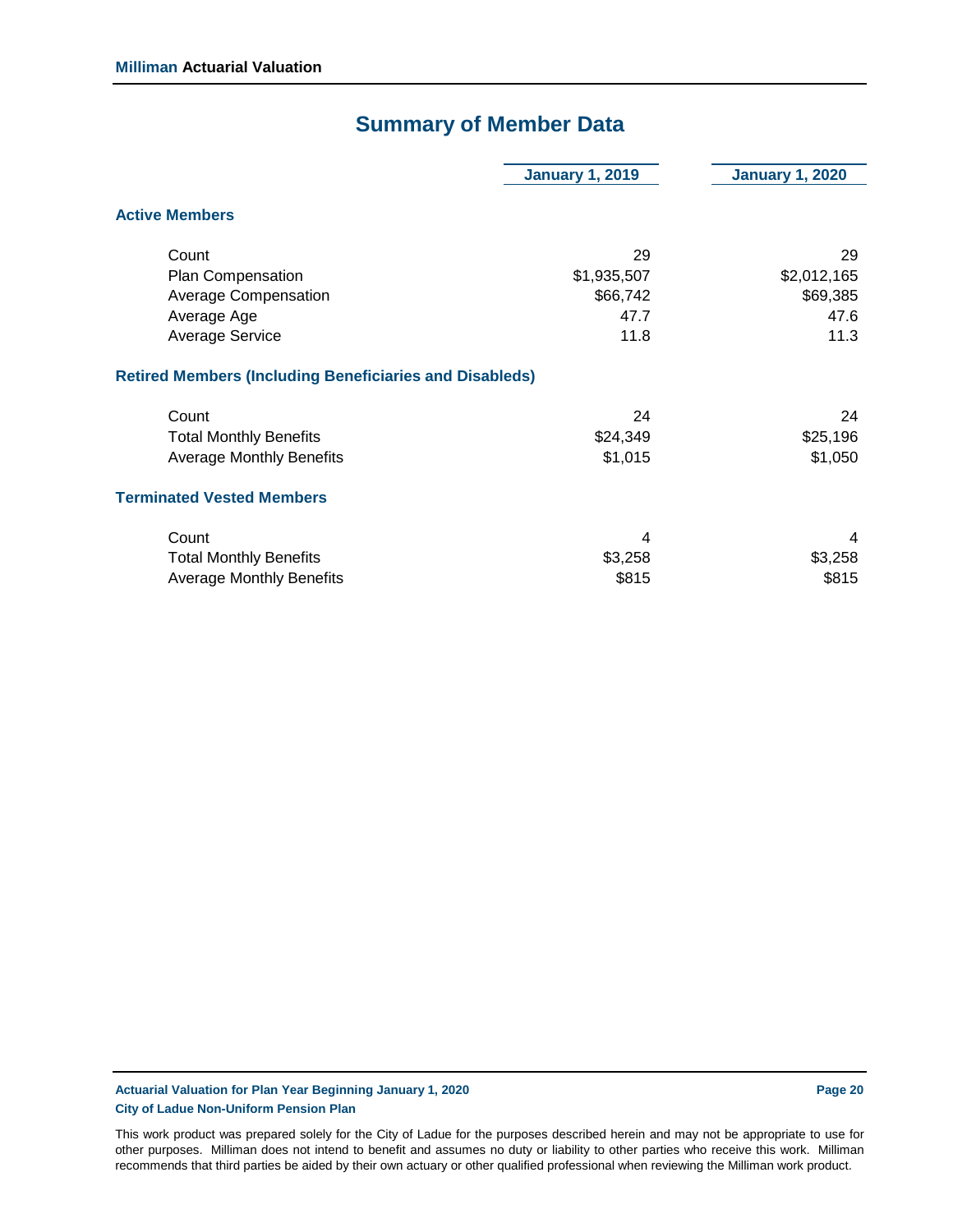| (as of January 1, 2020) |                |          |          |          |          |                                  |          |          |          |           |              |
|-------------------------|----------------|----------|----------|----------|----------|----------------------------------|----------|----------|----------|-----------|--------------|
|                         |                |          |          |          |          | <b>Years of Credited Service</b> |          |          |          |           |              |
| <b>Attained Age</b>     | <b>Under 1</b> | 1 to $4$ | 5 to 9   | 10 to 14 | 15 to 19 | 20 to 24                         | 25 to 29 | 30 to 34 | 35 to 39 | 40 and up | <b>Total</b> |
| Under 25                |                |          |          | 0        | 0        |                                  | $\Omega$ |          |          | 0         |              |
| 25 to 29                |                |          |          | $\Omega$ |          |                                  |          |          |          |           |              |
| 30 to 34                |                |          |          | 0        |          |                                  |          |          |          |           |              |
| 35 to 39                |                |          |          |          |          |                                  |          |          |          |           |              |
| 40 to 44                |                |          |          |          |          |                                  |          |          |          |           |              |
| 45 to 49                |                |          |          |          |          |                                  |          |          |          |           | 8            |
| 50 to 54                |                |          |          |          |          |                                  |          |          |          |           |              |
| 55 to 59                |                |          |          |          |          |                                  |          |          |          |           |              |
| 60 to 64                |                |          |          | 0        |          |                                  |          |          |          |           |              |
| 65 to 69                |                |          |          | 0        |          |                                  |          |          |          |           |              |
| 70 and up               | υ              | 0        | $\Omega$ | 0        | 0        | 0                                | 0        |          | 0        | 0         | 0            |
| <b>Total</b>            |                | 12       | 5.       |          | 2        | 4                                | 3        | $\Omega$ |          | $\Omega$  | 29           |

# **Distribution of Active Members by Age and by Years of Service**

**Actuarial Valuation for Plan Year Beginning January 1, 2020 Page 21 City of Ladue Non-Uniform Pension Plan**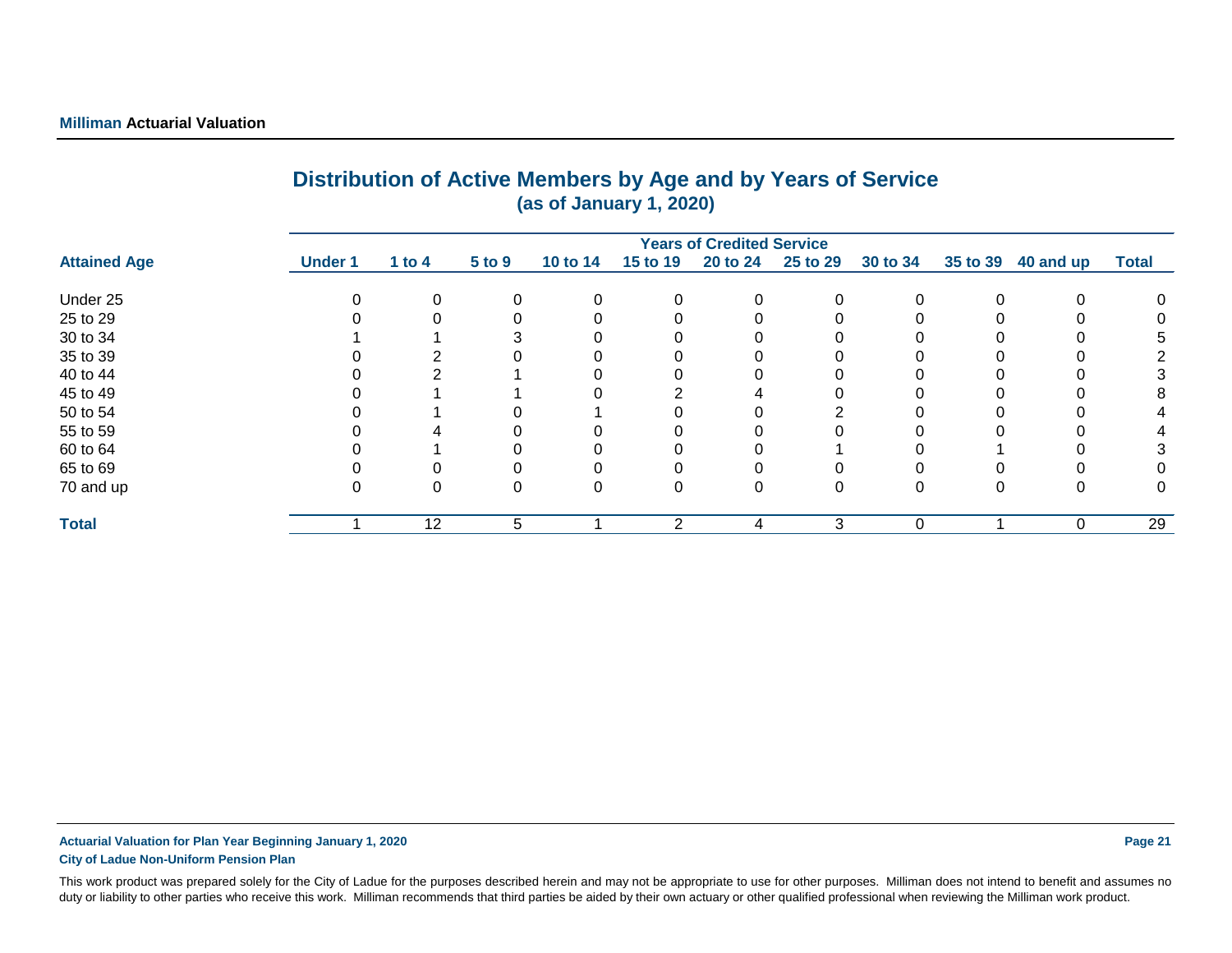|                                      | <b>Active</b><br><b>Members</b> | <b>Members</b><br>in<br><b>Pay Status</b> | <b>Terminated</b><br><b>Vested</b><br><b>Members</b> | <b>Total</b> |
|--------------------------------------|---------------------------------|-------------------------------------------|------------------------------------------------------|--------------|
| Count as of January 1, 2019          | 29                              | 24                                        | 4                                                    | 57           |
| <b>New Entrants</b>                  |                                 | O                                         |                                                      |              |
| Rehired                              |                                 |                                           |                                                      |              |
| Retired                              | (1)                             |                                           |                                                      |              |
| Became Disabled                      |                                 |                                           |                                                      |              |
| Lump Sum Payouts                     |                                 |                                           |                                                      |              |
| Died with Beneficiary                |                                 | (1)                                       |                                                      | (1)          |
| New Beneficiaries / Alternate Payees |                                 |                                           |                                                      |              |
| Died without Beneficiary             |                                 | (1)                                       |                                                      | (1)          |
| <b>Terminated with Vesting</b>       |                                 | O                                         |                                                      |              |
| <b>Terminated without Vesting</b>    |                                 |                                           |                                                      |              |
| <b>Data Corrections</b>              |                                 | 0                                         | ი                                                    |              |
| <b>Total Changes</b>                 | 0                               | 0                                         | 0                                                    | 0            |
| Count as of January 1, 2020          | 29                              | 24                                        | 4                                                    | 57           |

# **Summary of Changes in Member Data**

**Actuarial Valuation for Plan Year Beginning January 1, 2020 Page 22 City of Ladue Non-Uniform Pension Plan**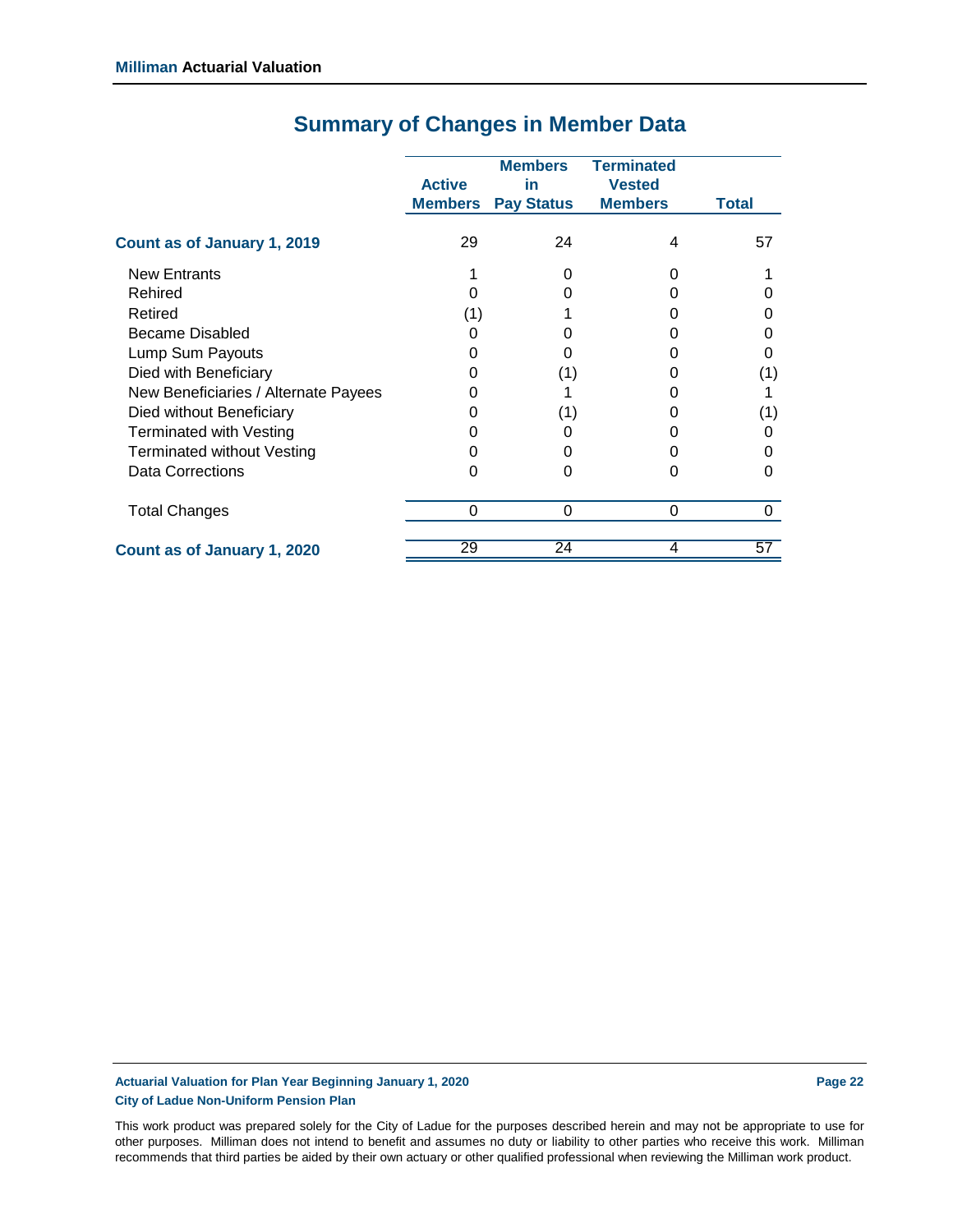### **Member Data**



| <b>Valuation Date</b>     | 1/1/2016 | 1/1/2017 | 1/1/2018 | 1/1/2019 | 1/1/2020 |
|---------------------------|----------|----------|----------|----------|----------|
| Actives                   |          | 28       |          | 29       | 29       |
| <b>Terminated Vesteds</b> |          |          |          |          |          |
| In Pay                    | 20       | ാറ       | 24       | 24       | 24       |
| <u>Total</u>              |          | 55       |          |          |          |

### **Actuarial Valuation for Plan Year Beginning January 1, 2020 Page 23 City of Ladue Non-Uniform Pension Plan**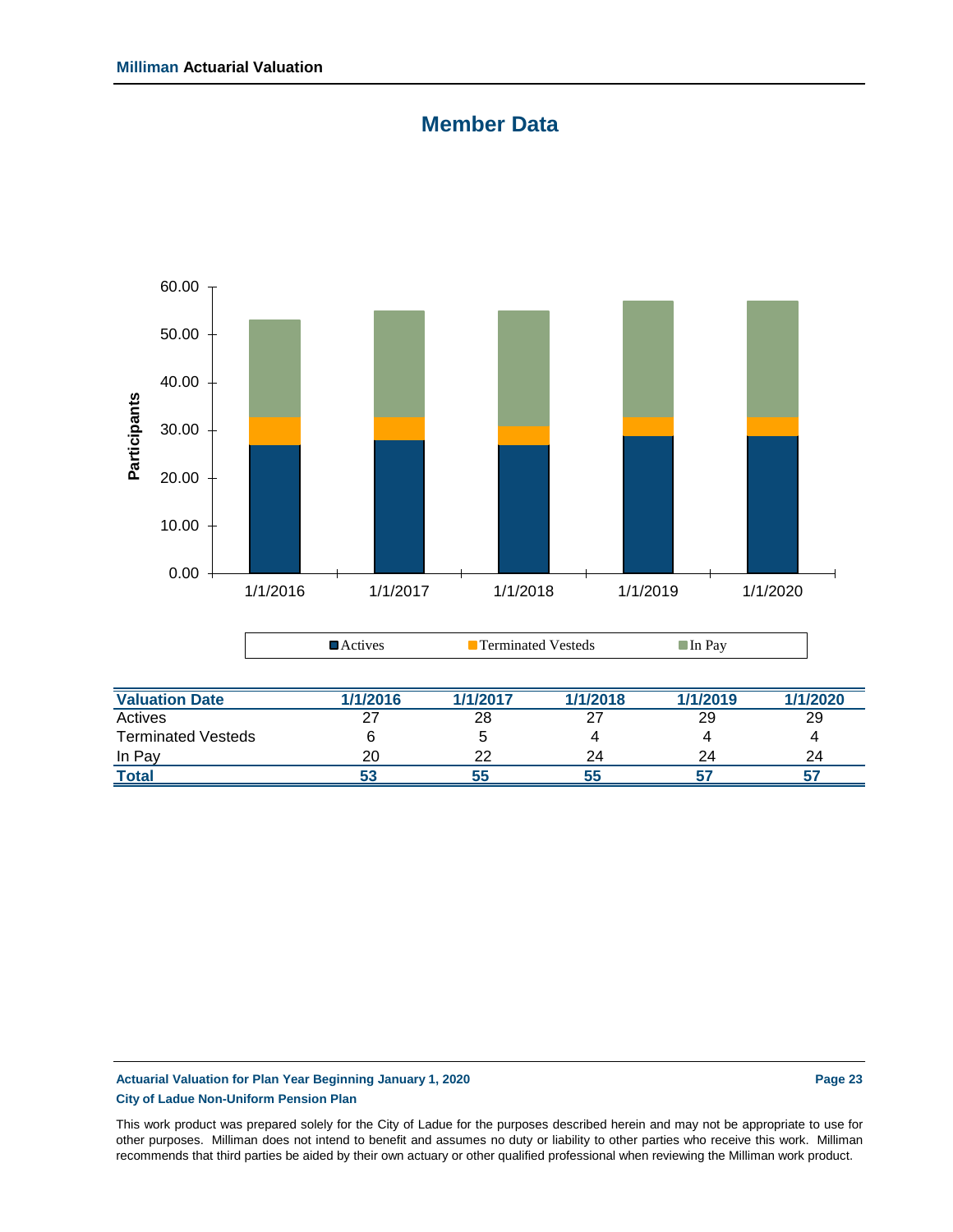## **Total Assets**



| <b>Valuation Date</b> | <b>Market Value</b> | <b>Actuarial Value</b> |
|-----------------------|---------------------|------------------------|
| 1/1/2016              | \$4,254,102         | \$4,370,435            |
| 1/1/2017              | \$4,476,167         | \$4,612,977            |
| 1/1/2018              | \$5,039,720         | \$4,904,796            |
| 1/1/2019              | \$4,617,332         | \$5,014,047            |
| 1/1/2020              | \$5,375,209         | \$5,214,103            |
|                       |                     |                        |

### **Actuarial Valuation for Plan Year Beginning January 1, 2020 Page 24 City of Ladue Non-Uniform Pension Plan**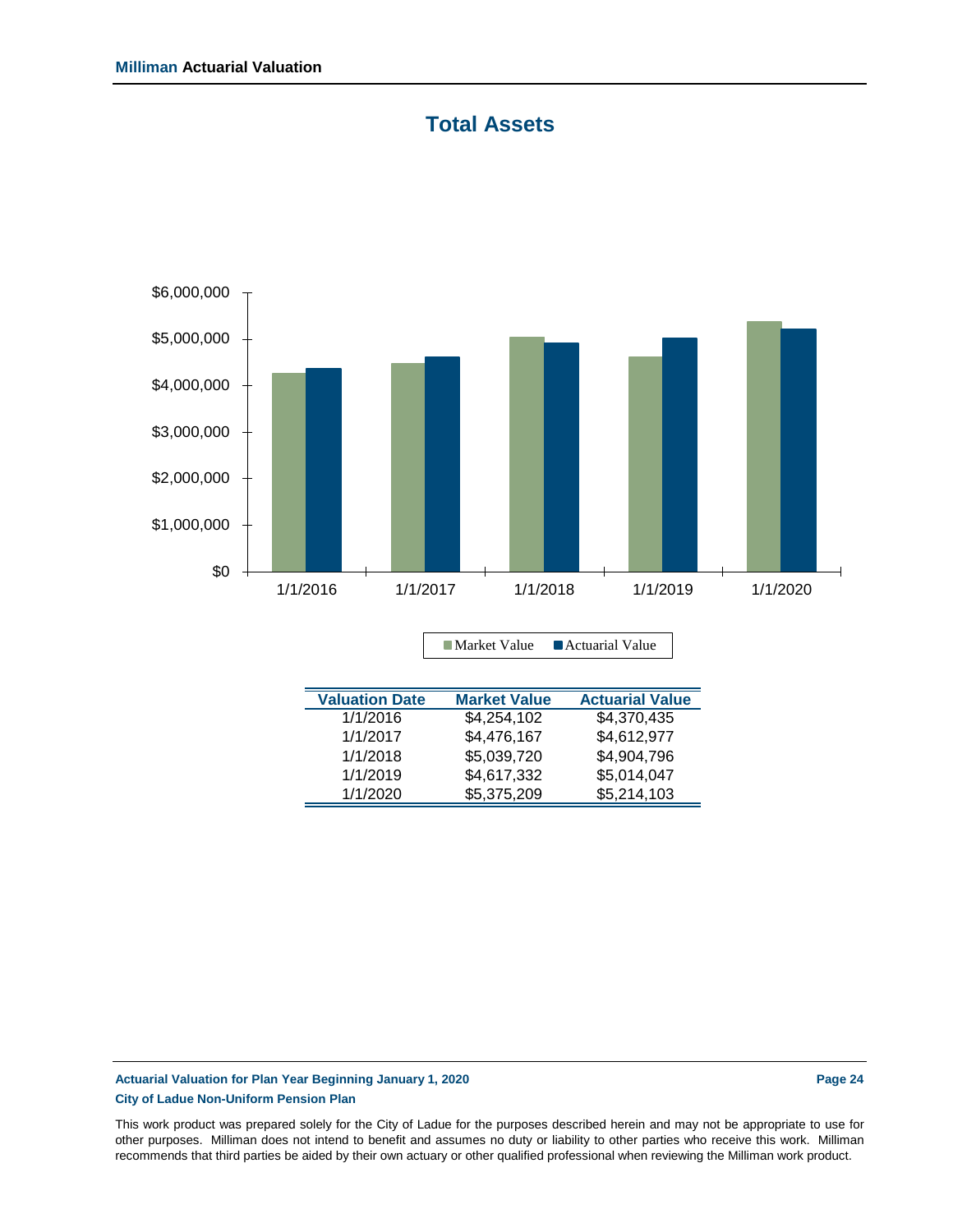

# **Rate of Return (%) on Total Assets**

| <b>Valuation Date</b> | <b>Actuarial Value</b> | <b>Market Value</b> |
|-----------------------|------------------------|---------------------|
| 1/1/2016              | 6.2%                   | $-0.7\%$            |
| 1/1/2017              | 7.4%                   | 7.1%                |
| 1/1/2018              | 8.4%                   | 14.8%               |
| 1/1/2019              | 4.3%                   | -6.5%               |
| 1/1/2020              | 6.5%                   | 19.3%               |

■ Actuarial Value ■ Market Value

### **Actuarial Valuation for Plan Year Beginning January 1, 2020 Page 25 City of Ladue Non-Uniform Pension Plan**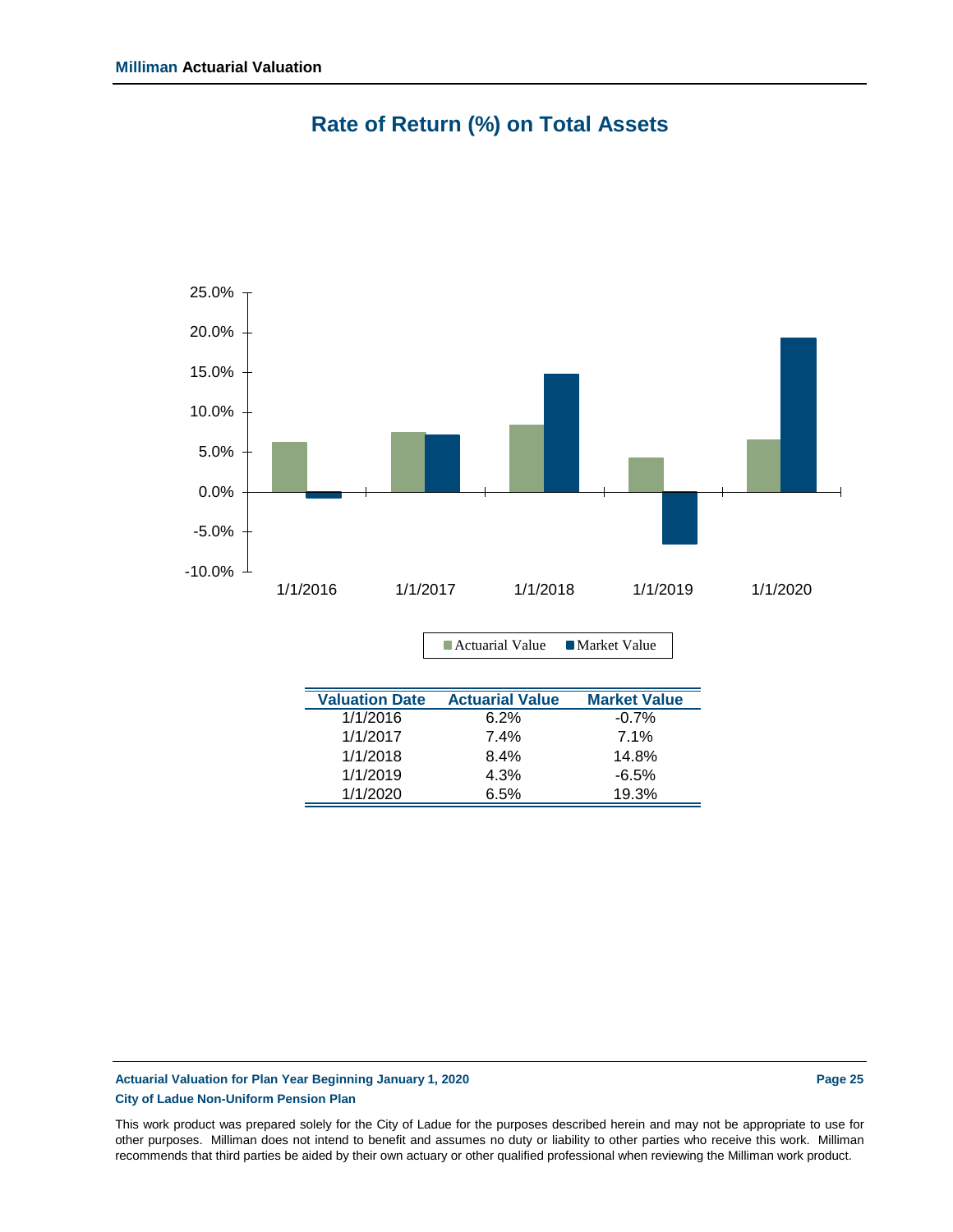

## **Funded Ratio: Actuarial Value of Assets (AVA) vs. Actuarial Accrued Liability (AAL)**

AV/Actuarial Accrued Liability

| <b>Valuation Date</b> | <b>AVA/AAL</b> |
|-----------------------|----------------|
| 1/1/2016              | 89.0%          |
| 1/1/2017              | 89.2%          |
| 1/1/2018              | 93.3%          |
| 1/1/2019              | 92.4%          |
| 1/1/2020              | 80.7%          |
|                       |                |

### **Actuarial Valuation for Plan Year Beginning January 1, 2020 Page 26 City of Ladue Non-Uniform Pension Plan**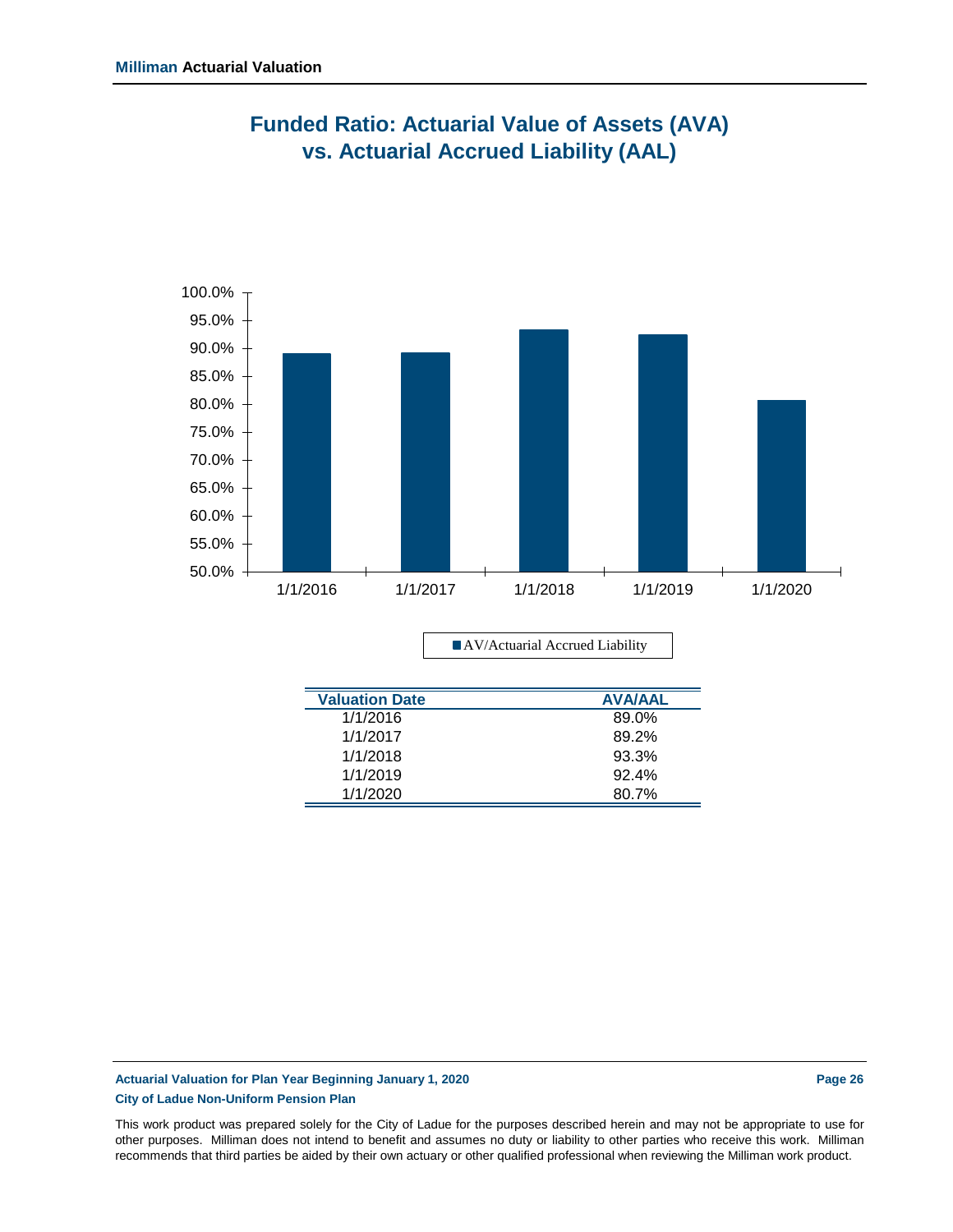



### **Actuarial Valuation for Plan Year Beginning January 1, 2020 Page 27 City of Ladue Non-Uniform Pension Plan**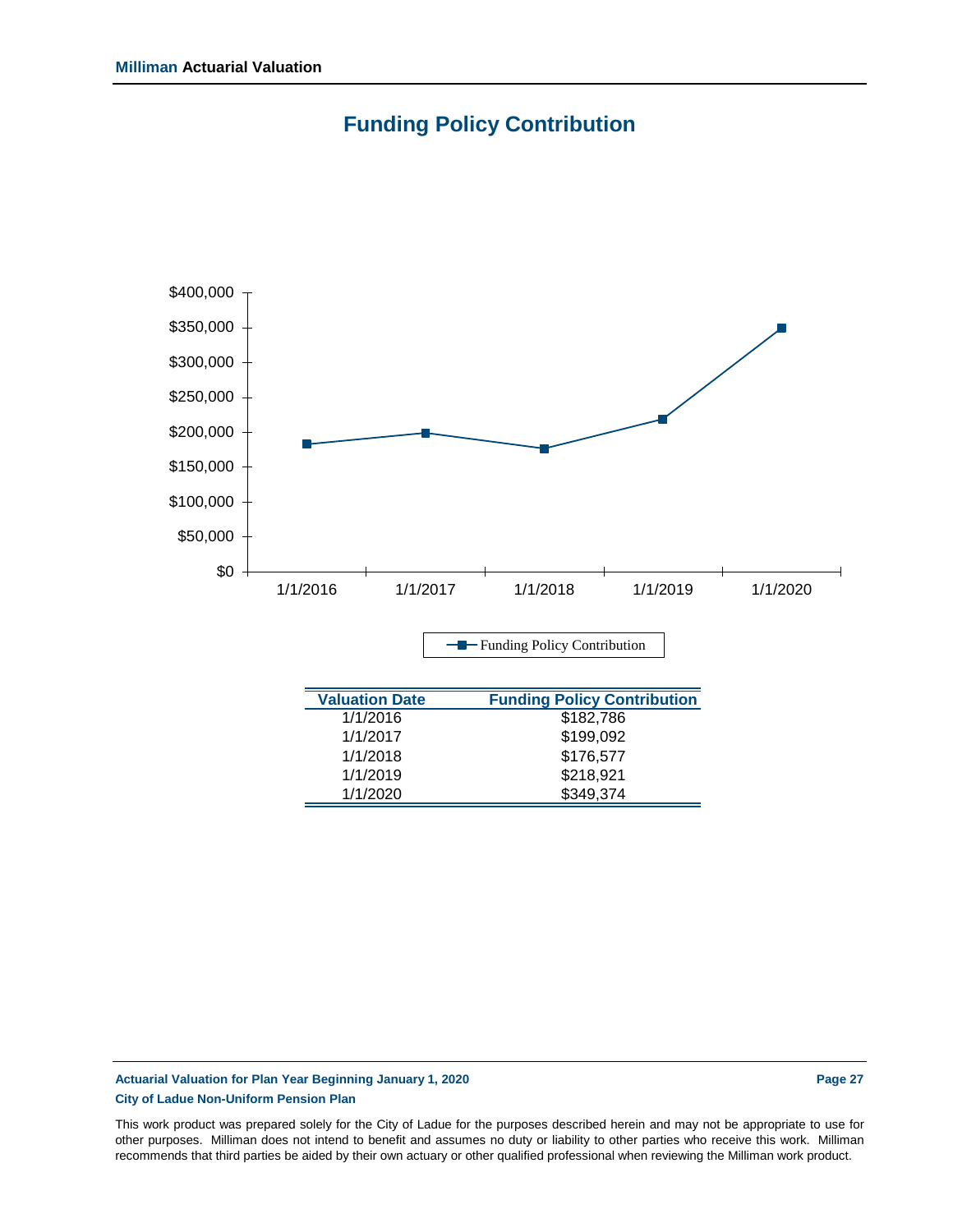### **Actuarial Standard of Practice (ASOP 51)**

The purpose of this appendix is to identify, assess, and provide illustrations of risks that are significant to the Plan, and in some cases to the Plan's participants.

The results of the actuarial valuation are based on one set of reasonable assumptions. However, it is almost certain that future experience will not exactly match the assumptions. As an example, investments may perform better or worse than assumed in any single year and over any longer time horizon. It is therefore important to consider the potential impacts of these potential differences when making decisions that may affect the future financial health of the Plan, or of the Plan's participants.

In addition, as plans mature they accumulate larger pools of assets and liabilities. This increases the potential risk to plan funding and the finances of those who are responsible for plan funding. As an example, it is more difficult for a plan sponsor to deal with the effects of a 10% investment loss on a plan with \$1 Billion in assets and liabilities than if the same plan sponsor is responsible for a 10% investment loss on a plan with \$1 Million in assets and liabilities. Since pension plans make long-term promises and rely on long-term funding, it is important to consider how mature the plan is today, and how mature it may become in the

Actuarial Standard of Practice No. 51 (ASOP 51) addresses these issues by providing actuaries with guidance for assessing and disclosing the risk associated with measuring pension liabilities and the determination of pension plan contributions. Specifically, it directs the actuary to:

- Identify risks that may be significant to the plan.
- Assess the risks identified as significant to the plan.
- Disclose plan maturity measures and historical information that are significant to understanding the plan's risks.

ASOP 51 states that if in the actuary's professional judgment, a more detailed assessment would be significantly beneficial in helping the individuals responsible for the plan to understand the risks identified by the actuary, then the actuary should recommend that such an assessment be performed.

This appendix uses the framework of ASOP 51 to communicate important information about: significant risks to the Plan, the Plan's maturity, and relevant historical Plan data.

| <b>Maturity Risk</b> | Definition:     | This is the potential for total plan liabilities to become more<br>heavily weighted toward inactive liabilities over time.                                                              |
|----------------------|-----------------|-----------------------------------------------------------------------------------------------------------------------------------------------------------------------------------------|
|                      | Identification: | The Plan is subject to maturity risk because as Plan assets<br>and liabilities continue to grow, the impact of any gains or<br>losses on the assets or liabilities also becomes larger. |
|                      | Assessment:     | Currently assets are equal to 25 times last year's<br>contributions indicating a one-year asset loss of 10% would<br>be equal to 2.5 times last year's contributions.                   |

**Actuarial Valuation for Plan Year Beginning January 1, 2020 Page 28 City of Ladue Non-Uniform Pension Plan**